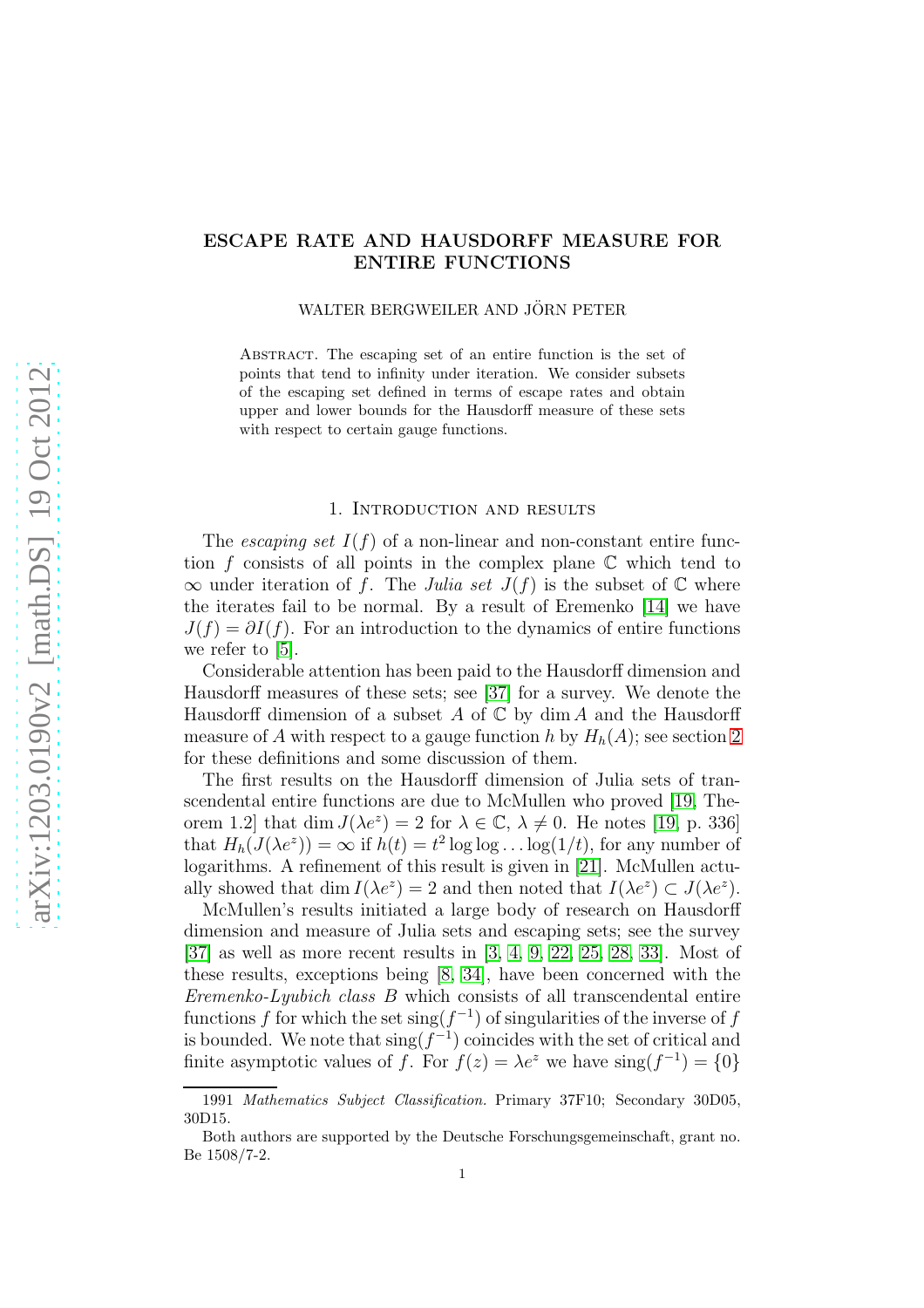and thus  $f \in B$ . Eremenko and Lyubich [\[15,](#page-22-6) Theorem 1] proved that if *f* ∈ *B*, then *I*(*f*) ⊂ *J*(*f*) and thus *J*(*f*) = *I*(*f*).

Baker  $[2]$  showed that if f is transcendental entire, not necessarily in the Eremenko-Lyubich class, then  $J(f)$  contains continua. Rippon and Stallard [\[29\]](#page-23-8) proved that  $I(f)$  also contains continua. In fact, they showed [\[31,](#page-23-9) Theorem 1.3] that  $I(f) \cap J(f)$  contains continua. It follows that dim  $J(f) \geq 1$  and dim  $I(f) \geq 1$  for every transcendental entire function  $f$ . Bishop [\[11\]](#page-22-8) has recently constructed an entire transcendental function f satisfying dim  $J(f) = 1$ . On the other hand, Stallard ([\[35\]](#page-23-10), see also [\[4\]](#page-22-3) and [\[10,](#page-22-9) Theorem 1.5]) proved that if  $f \in B$ , then dim  $J(f) > 1$ . Moreover, she showed [\[36\]](#page-23-11) that for each  $d \in (1, 2]$ there exists a function  $f \in B$  such that  $\dim J(f) = \dim I(f) = d$ .

In contrast to Stallard's result that dim  $J(f) > 1$  for  $f \in B$ , Rempe and Stallard [\[28\]](#page-23-5) showed that there exists a function  $f \in B$  with  $\dim I(f) = 1$ . Thus  $H_h(I(f)) = 0$  if  $h(t) = t^{1+\varepsilon}$  with  $\varepsilon > 0$ .

In recent studies of the escaping set, several subsets of the escaping set defined in terms of escape rates have turned out to be important; see, e.g., [\[30,](#page-23-12) [31\]](#page-23-9). For example, the key idea in the proof in [\[29\]](#page-23-8) that  $I(f)$ has at least one unbounded component was to consider a subset  $A(f)$ of  $I(f)$  which, roughly speaking, consists of all points tending to  $\infty$  at the fastest rate compatible with the growth of f. This set  $A(f)$ , now called the fast escaping set, was introduced in [\[7\]](#page-22-10) to study a problem concerning permutability. It is shown in [\[29\]](#page-23-8) that all components of  $A(f)$  are unbounded continua. In contrast, the set  $I(f) \setminus A(f)$  need not contain continua. In fact, if  $f(z) = \lambda e^z$  with  $0 < \lambda < 1/e$ , then  $I(f) \setminus A(f)$  is totally disconnected; cf. [\[12,](#page-22-11) [18,](#page-23-13) [27\]](#page-23-14). Theorem [1](#page-1-0) below implies that  $\dim(I(f) \setminus A(f)) \geq 1$  for  $f \in B$ .

For a sequence  $(p_n)$  of positive real numbers tending to  $\infty$  we denote by  $\text{Esc}(f,(p_n))$  the set of all  $z \in I(f)$  such that  $|f^n(z)| \leq p_n$  for all large n. We prove that  $H_h(\text{Esc}(f,(p_n))) = \infty$  if  $h(t)$  tends to 0 slower than the functions  $t \mapsto t^{1+\varepsilon}$ .

<span id="page-1-0"></span>**Theorem 1.** Let  $f \in B$  and let h be a gauge function satisfying

<span id="page-1-1"></span>
$$
\lim_{t \to 0} \frac{\log h(t)}{\log t} = 1. \tag{1.1}
$$

Let  $(p_n)$  be a sequence of positive real numbers tending to  $\infty$ . Then

$$
H_h(\mathrm{Esc}(f,(p_n)))=\infty.
$$

In particular,  $H_h(I(f)) = \infty$  and dim  $\text{Esc}(f,(p_n)) \geq 1$ .

In contrast to Theorem [1,](#page-1-0) we show that the set of points which escape with a definitive speed (in particular the fast escaping set) can have zero  $H_h$ -measure for certain gauge functions satisfying  $(1.1)$ .

To formulate the result, let again  $(p_n)$  be a real sequence tending to  $\infty$  and let  $\text{Unb}(f, (p_n))$  be the set of all  $z \in \mathbb{C}$  such that  $|f^n(z)| > p_n$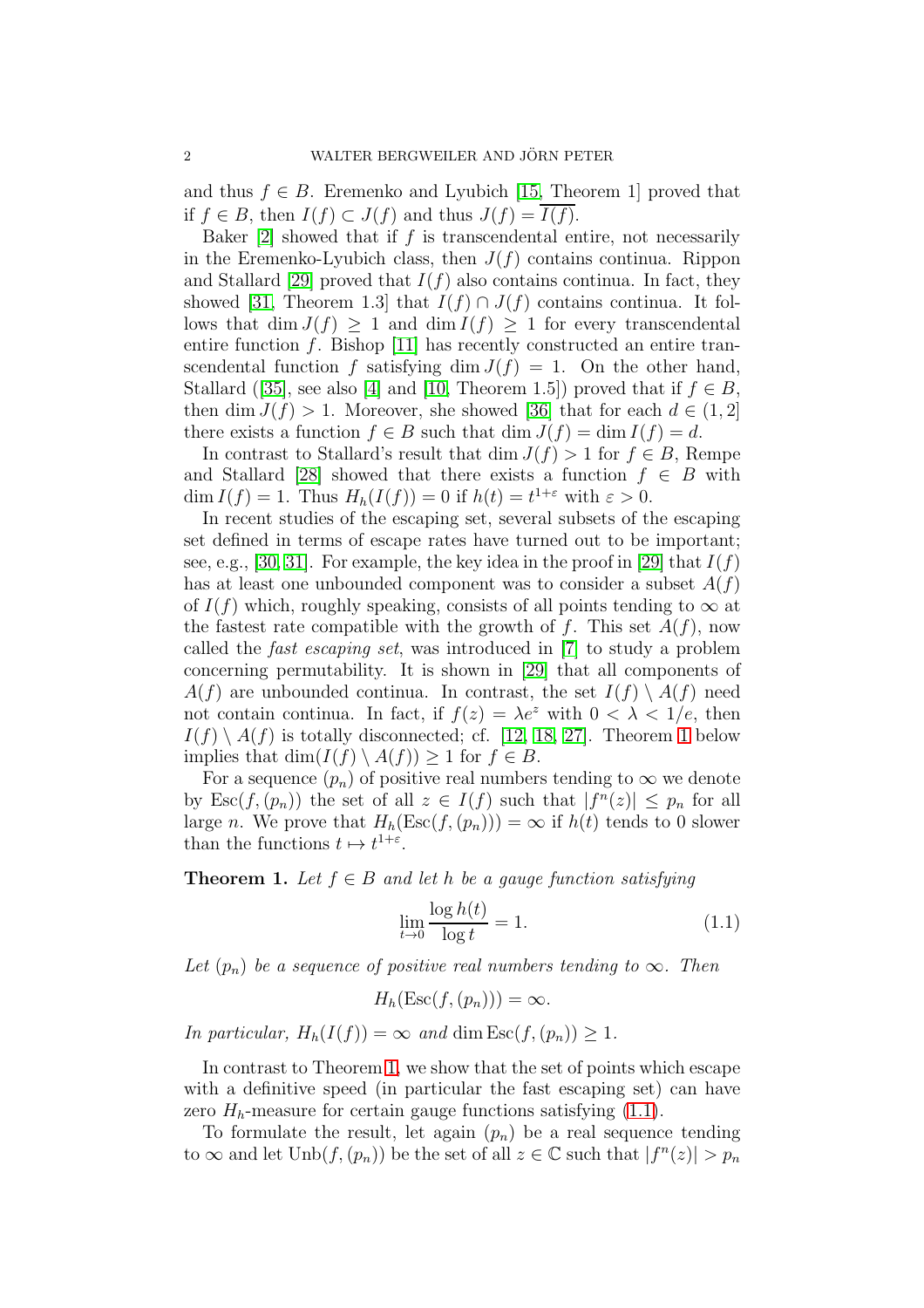for infinitely many  $n$ . Thus

$$
Esc(f,(p_n)) = I(f) \setminus \text{Unb}(f,(p_n)).
$$

Note that points in  $\text{Unb}(f,(p_n))$  have unbounded orbits, but need not be in  $I(f)$ .

<span id="page-2-1"></span>**Theorem 2.** Let  $(p_n)$  be a real sequence tending to  $\infty$  and let h be a gauge function satisfying

<span id="page-2-0"></span>
$$
\lim_{t \to 0} \frac{h(t)}{t} = 0.
$$
\n(1.2)

Then there exists  $f \in B$  such that

$$
H_h(\mathrm{Unb}(f,(p_n)))=0.
$$

Note that  $(1.2)$  cannot be weakened since  $A(f)$  contains continua [\[29\]](#page-23-8). Similarly, [\(1.1\)](#page-1-1) cannot be weakened by [\[28\]](#page-23-5).

There exist gauge functions h satisfying both  $(1.1)$  and  $(1.2)$ . Thus Theorem [1](#page-1-0) and Theorem [2](#page-2-1) imply that the set of slow escaping points can be larger (from a measure-theoretic point of view) than the fast escaping set. This is in contrast to the situation for the functions  $\lambda e^z$ where the fast escaping set is larger [\[17\]](#page-22-12).

We describe the idea of the proof of Theorem [1.](#page-1-0) An important in-gredient is a result of Barański, Karpińska and Zdunik [\[4\]](#page-22-3) saying that the hyperbolic dimension of the Julia set of a transcendental meromorphic function with a logarithmic tract is strictly greater than 1. In the proof the authors construct iterated function schemes consisting of inverse branches of the second iterate of  $F$  which map a certain square S into itself. Here  $F$  is a function obtained from  $f$  by a logarithmic change of variable (cf. section [3\)](#page-9-0). As the result is stated in [\[4\]](#page-22-3) not quite in the form we need, we formulate a version of it as Lemma [3.4](#page-13-0) below; cf. the remark at the end of section [4](#page-13-1) for the difference to [\[4\]](#page-22-3). For the convenience of the reader we also include the proof.

We will take a suitable sequence  $(S_k)$  of such squares tending to infinity and obtain a subset of  $\text{Esc}(f,(p_n))$  by considering points in  $S_1$ which stay in  $S_1$  under many iterations of  $F^2$ , are then mapped to  $S_2$ , stay there for many iterations of  $F^2$ , and so forth.

In order to estimate the Hausdorff measure of the set obtained, we extend in section [2](#page-3-0) a result of [\[16\]](#page-22-13) concerning the Hausdorff dimension of the limit set of iterated function schemes. The definitions and basic properties of Hausdorff measures and the Hausdorff dimension as well as iterated function schemes are recalled at the beginning of that section. The results of sections [2](#page-3-0) and [3](#page-9-0) are then combined in section [4](#page-13-1) to prove Theorem [1.](#page-1-0)

The function f constructed in Theorem [2](#page-2-1) will be large inside a narrow strip and bounded outside the strip. In section [5](#page-15-0) we will give preliminary results for the construction, in particular we discuss some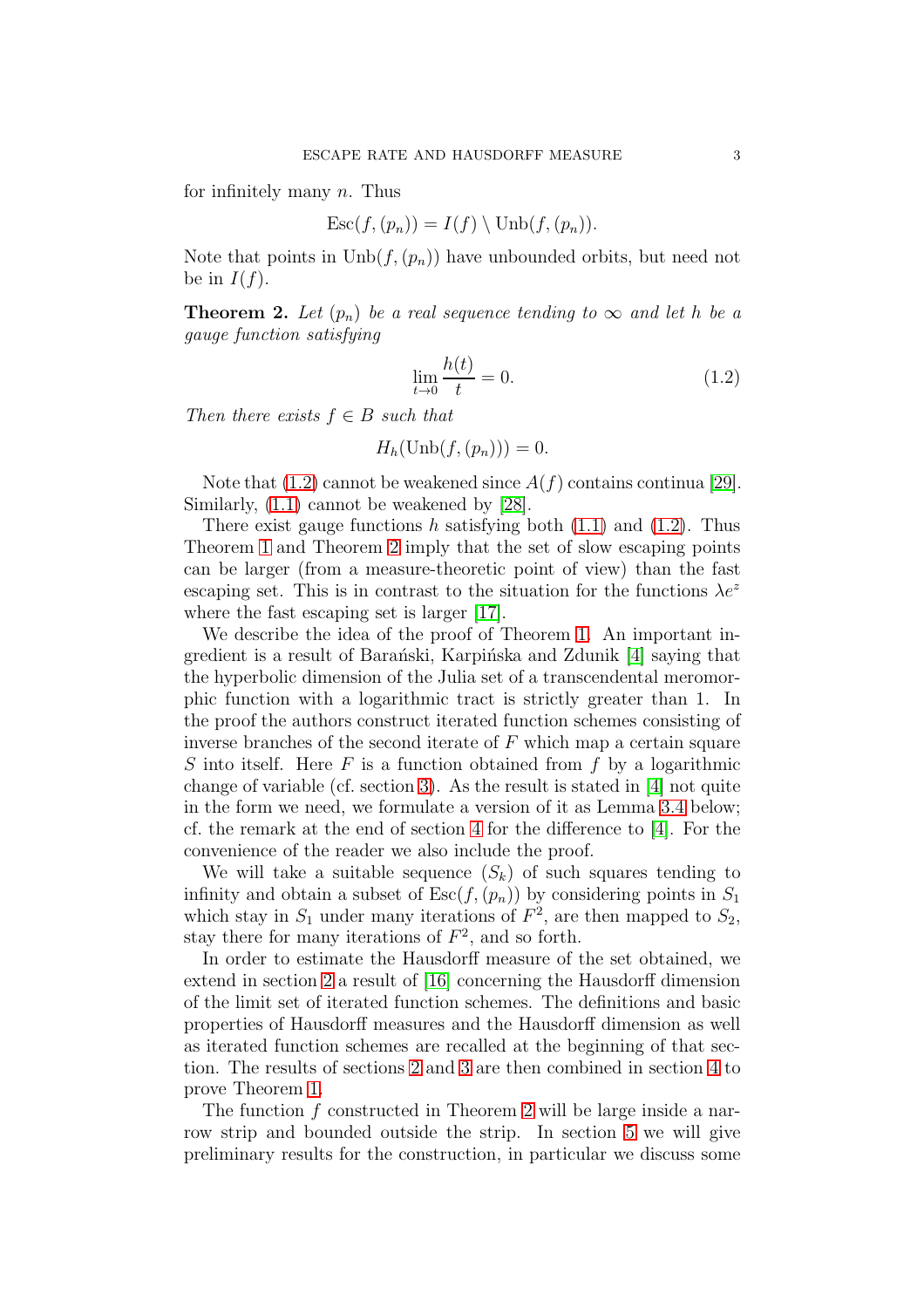<span id="page-3-0"></span>results of Ahlfors [\[1\]](#page-22-14) concerning conformal mappings of strips. The actual proof of Theorem [2](#page-2-1) is then carried out in section [6.](#page-18-0)

### 2. HAUSDORFF MEASURES

We recall the definition of Hausdorff measure and Hausdorff dimension; see the book by Falconer [\[16\]](#page-22-13) for more details.

A gauge function (or dimension function) is an increasing, continuous function  $h: [0, \eta) \to [0, \infty)$  which satisfies  $h(0) = 0$ , where  $\eta > 0$ . For  $A \subset \mathbb{C}$  and  $\delta > 0$  we call a sequence  $(A_i)$  of subsets of  $\mathbb{C}$  a  $\delta$ -cover of A if diam  $A_i < \delta$  for all  $j \in \mathbb{N}$  and

$$
A \subset \bigcup_{j=1}^{\infty} A_j.
$$

Here diam  $A_j$  denotes the (Euclidean) diameter of  $A_j$ . For a gauge function  $h$  we put

$$
H_h^{\delta}(A) = \inf \left\{ \sum_{j=1}^{\infty} h(\text{diam } A_j) : (A_j) \text{ is } \delta \text{-cover of } A \right\}
$$

and call

$$
H_h(A) = \lim_{\delta \to 0} H_h^{\delta}(A)
$$

the *Hausdorff* measure of A with respect to the gauge function  $h$ . Note that  $H_h^{\delta}(A)$  is a non-increasing function of  $\delta$  so that the limit defining  $H_h(A)$  exists. It is possible that  $H_h^{\delta}(A) = \infty$ , meaning that  $\sum_{j=1}^{\infty} h(\text{diam } A_j)$  diverges for all  $\delta$ -covers  $(A_j)$ . Similarly, we may have  $H_h(A) = \infty$ . Given gauge functions  $h_1, h_2$  and  $A \subset \mathbb{C}$ , we have

<span id="page-3-1"></span>
$$
H_{h_1}(A) \le H_{h_2}(A)
$$
 if  $h_1(t) \le h_2(t)$  for all small t. (2.1)

In the special case that  $h(t) = t^s$  for some  $s > 0$ , we call  $H_h(A)$ the s-dimensional Hausdorff measure. There exists  $d \geq 0$  such that  $H_{t^s}(A) = \infty$  for  $0 < s < d$  and  $H_{t^s}(A) = 0$  for  $s > d$ . This value d is called the Hausdorff dimension of A and denoted by dim A.

The following result [\[24,](#page-23-15) Theorem 7.6.1] about the Hausdorff measure is known as the mass distribution principle. Here  $D(x, r)$  denotes the open disk of radius r around a point  $x \in \mathbb{C}$ .

<span id="page-3-2"></span>**Lemma 2.1.** Let h be a gauge function and  $A \subset \mathbb{C}$ . If there exists a Borel probability measure  $\mu$  supported on A such that

$$
\lim_{r \to 0} \frac{\mu(D(x, r))}{h(r)} = 0 \quad \text{for all } x \in A,
$$

then  $H_h(A) = \infty$ .

Let  $D \subset \mathbb{C}$  be compact. A mapping  $T: D \to D$  is called a *contrac*tion on D if there exists  $c \in (0,1)$  such that  $|T(z) - T(w)| \leq c |z - w|$ for all  $z, w \in D$ . Clearly a contraction is continuous. Let  $T_1, \ldots, T_m$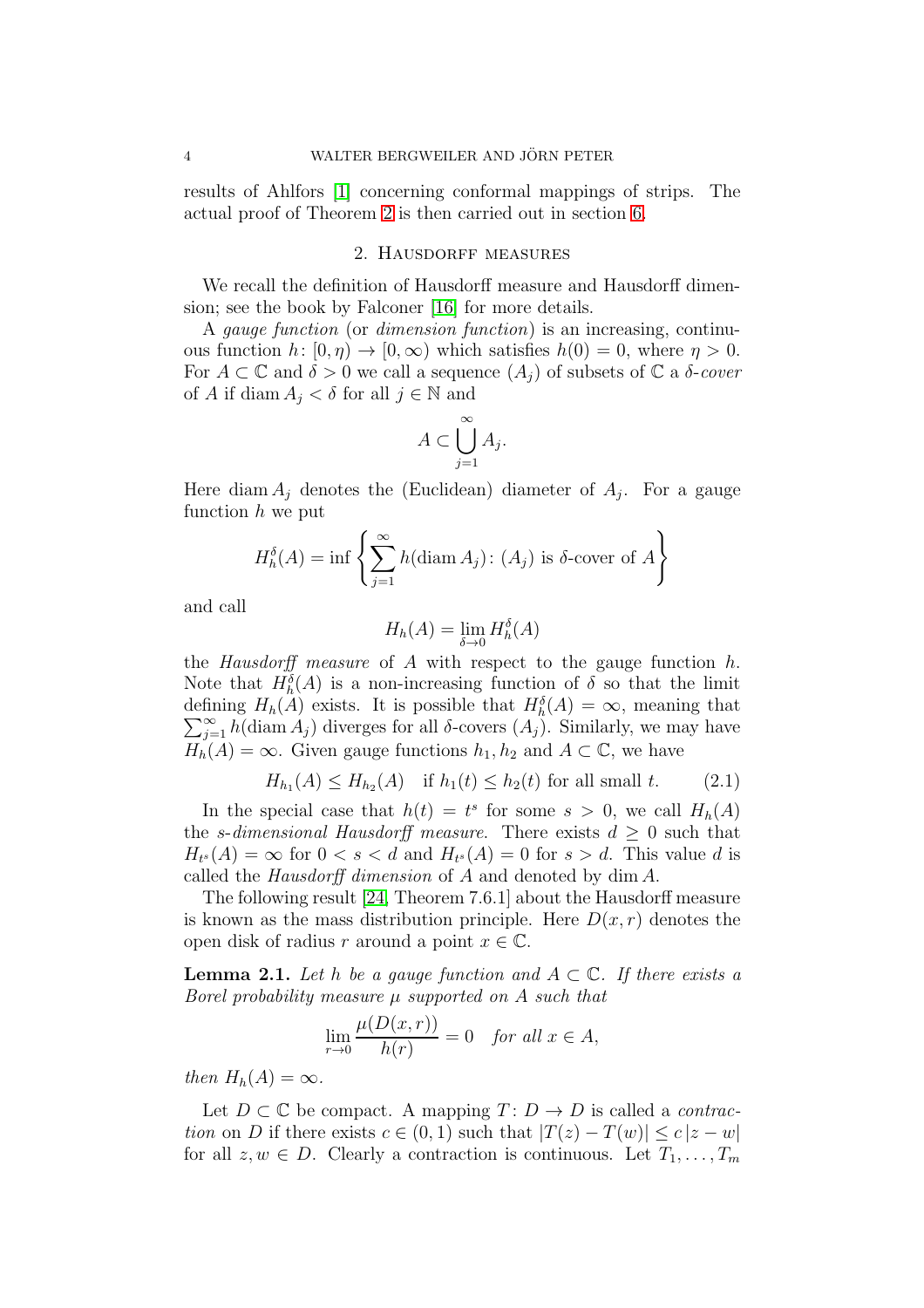be contractions on D. Then the family  $T = \{T_1, \ldots, T_m\}$  is called an iterated function scheme on D. It can be shown (see [\[16,](#page-22-13) Theorem 9.1]) that there exists a unique non-empty compact set  $X \subset D$  which is invariant for the  $T_i$ , that is, which satisfies

$$
X = \bigcup_{i=1}^{m} T_i(X).
$$

Moreover, we have

$$
X = \bigcap_{n=1}^{\infty} \bigcup_{i_1,\dots,i_n} \left( T_{i_1} \circ \dots \circ T_{i_n} \right) (F)
$$

for every non-empty compact set  $F \subset D$  satisfying  $T_i(F) \subset F$  for all i. The set  $X$  is called *limit set* of the iterated function scheme  $T$ .

The following result [\[16,](#page-22-13) Proposition 9.7] gives a lower bound for the Hausdorff dimension of the limit set of an iterated function scheme; see [\[16,](#page-22-13) Proposition 9.6] for an analogous upper bound.

<span id="page-4-0"></span>**Lemma 2.2.** Let  $D \subset \mathbb{C}$  be compact and  $T_1, \ldots, T_m: D \to D$  be contractions. Suppose that  $T_i(D) \cap T_j(D) = \emptyset$  for all  $i \neq j$  and that for each i there exists  $b_i \in (0,1)$  with

$$
|T_i(z) - T_i(w)| \ge b_i |z - w|
$$
\n(2.2)

Define s by

$$
\sum_{i=1}^{m} b_i^s = 1.
$$

Then the limit set X of the iterated function scheme  $T = \{T_1, \ldots, T_m\}$ satisfies dim  $X \geq s$ .

We need a version of Lemma [2.2](#page-4-0) for sequences of iterated function schemes. Let  $(T_k)_{k \in \mathbb{N}}$  be such a sequence, with  $T_k = \{T_{k,1}, \ldots, T_{k,m_k}\}.$ Define the *limit set* X of  $(T_k)$  by

$$
X = \bigcap_{k=1}^{\infty} \bigcup_{\substack{1 \leq i_l \leq m_l, \\ 1 \leq l \leq k}} (T_{1,i_1} \circ \dots \circ T_{k,i_k})(D).
$$

<span id="page-4-1"></span>**Lemma 2.3.** Let  $D \subset \mathbb{C}$  be compact,  $(R_k)$  a sequence of iterated function schemes on D, with  $R_k = \{R_{k,1}, \ldots, R_{k,m_k}\}$ , and h a gauge func-tion satisfying [\(1.1\)](#page-1-1). Let  $X_k$  be the limit set of  $R_k$ . Suppose that, for all  $k \in \mathbb{N}$ ,

(1) 
$$
R_{k,i}(D) \cap R_{k,j}(D) = \emptyset
$$
 for  $i \neq j$ ;  
\n(2) for  $1 \leq j \leq m_k$  there exists  $\tilde{b}_{k,j} \in (0,1)$  with  
\n
$$
\sum_{j=1}^{m_k} \tilde{b}_{k,j} > 1 \quad and \quad |R_{k,j}(z) - R_{k,j}(w)| \geq \tilde{b}_{k,j} |z - w| \text{ for } z, w \in D.
$$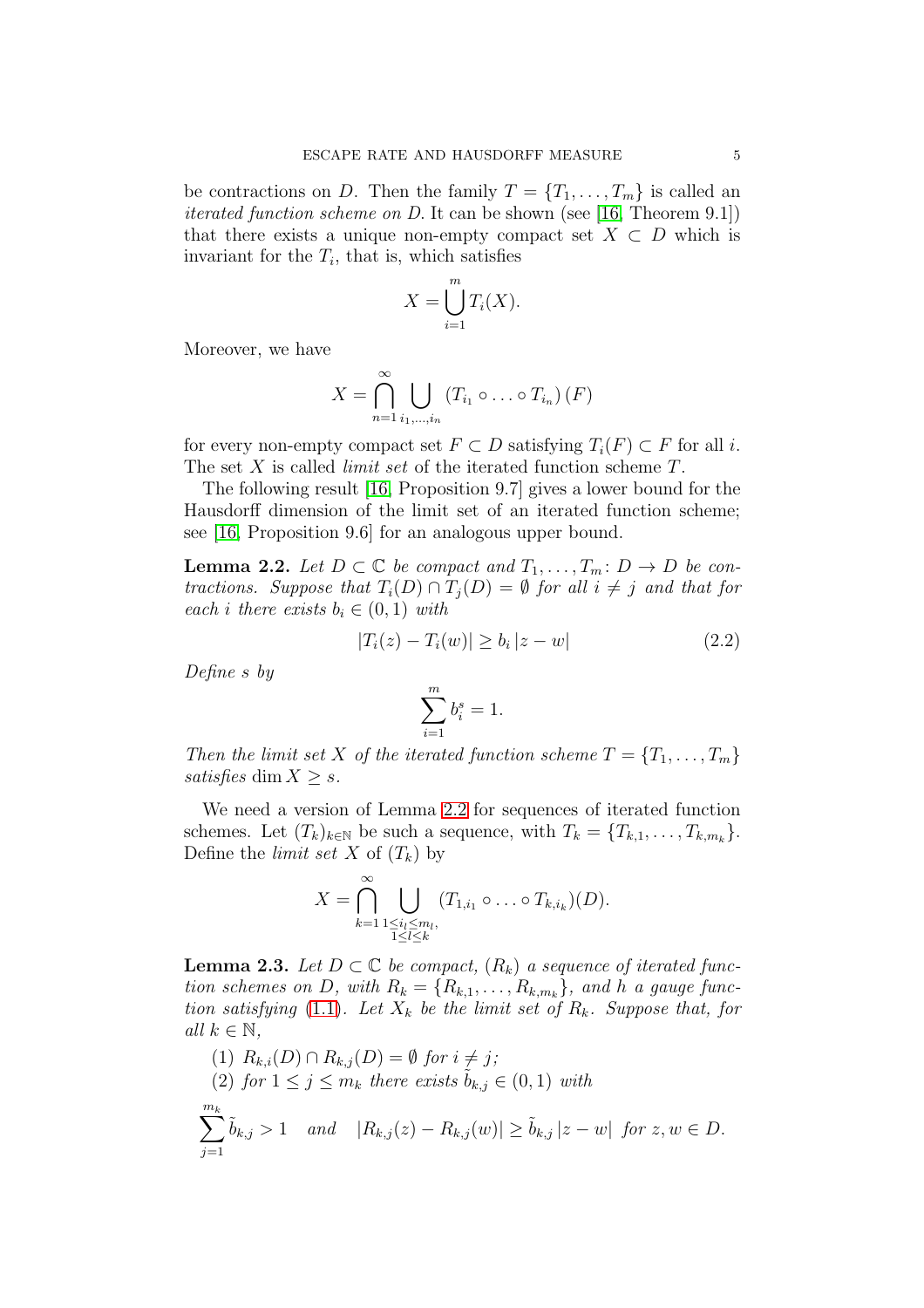Then there exists an increasing sequence  $(n_i)$  of positive integers such that if  $(T_k)$  is a sequence of iterated function schemes with

<span id="page-5-0"></span>
$$
T_k \in \{R_1, \dots, R_i\} \text{ for all } k \le n_i \tag{2.3}
$$

and X is its limit set, then  $H_h(X) = \infty$ .

Remark. It is clear that the conclusion also holds for any increasing sequence  $(n'_i)$  satisfying  $n'_i \geq n_i$  for all *i*. We will use this fact later.

*Proof.* Let  $h(t) = t^{1+\epsilon(t)}$ . By [\(1.1\)](#page-1-1) we have  $\epsilon(t) \to 0$  as  $t \to 0$ . We may assume that  $\varepsilon$  is non-decreasing, since otherwise we can replace  $\varepsilon(t)$  by  $\max_{0 \leq s \leq t} \varepsilon(s)$  and use [\(2.1\)](#page-3-1). Similarly, we may assume that  $\varepsilon(t) \to 0$ as  $t \to 0$  so slowly that with  $g(t) = t^{\varepsilon(t)}$  and hence  $h(t) = tg(t)$  we have

<span id="page-5-3"></span>
$$
g(t) \to 0 \quad \text{ as } t \to 0. \tag{2.4}
$$

By condition (2), the solution  $\tilde{s}_k$  of  $\sum_j \tilde{b}_{k,j}^{\tilde{s}_k} = 1$  satisfies  $\tilde{s}_k > 1$  for all k. Let an increasing sequence  $(n_i)$  be given. We will show that  $(n_i)$ has the required properties if it tends to infinity sufficiently fast. Let  $(T_k)$  be a sequence of iterated function schemes satisfying [\(2.3\)](#page-5-0) and let X be its limit set. If  $T_k = R_m$ , we set  $b_{k,j} = b_{m,j}$  and  $s_k = \tilde{s}_m$ .

By a standard argument, it is possible to construct a probability measure  $\mu$  supported on X such that

$$
\mu((T_{1,j_1}\circ\ldots\circ T_{k,j_k})(D))=b_{1,j_1}^{s_1}\cdot\ldots\cdot b_{k,j_k}^{s_k}.
$$

Note that since  $\sum_j b_{k,j}^{s_k} = 1$  for all k, we have

$$
\mu\left(\bigcup_{j_1,\dots,j_k}(T_{1,j_1}\circ\ldots\circ T_{k,j_k})(D)\right)=1.
$$

Assuming that  $(n_i)$  tends to  $\infty$  sufficiently fast, we will show that if  $x \in X$  and  $r > 0$  is sufficiently small, then there exist  $k \in \mathbb{N}$  and  $p_1, \ldots, p_k$  such that

<span id="page-5-1"></span>
$$
D(x,r) \cap X \subset (T_{1,p_1} \circ \dots \circ T_{k,p_k})(D) \tag{2.5}
$$

and

<span id="page-5-2"></span>
$$
\mu((T_{1,p_1}\circ\ldots\circ T_{k,p_k})(D))\leq r^{1+2\varepsilon(r)}.
$$
\n(2.6)

Let

$$
d_k = \min_{l \leq k} \min_{j \neq j'} \text{dist}(T_{l,j}(D), T_{l,j'}(D)).
$$

Rescaling if necessary, we may assume that  $d_k < 1$  for all k. Further, define

$$
\alpha_k = \min_{l \le k} \min_j b_{l,j}, \quad \beta_k = \max_{l \le k} \max_j b_{l,j}, \quad \gamma_k = \min_{l \le k} s_l, \quad \delta_k = \max_{l \le k} s_l.
$$

It follows from these definitions that the quantities  $\alpha_{n_i}, \beta_{n_i}, \gamma_{n_i}$  and  $\delta_{n_i}$ depend only on  $R_1, \ldots, R_i$  and not on the choice of the sequence  $(n_i)$ .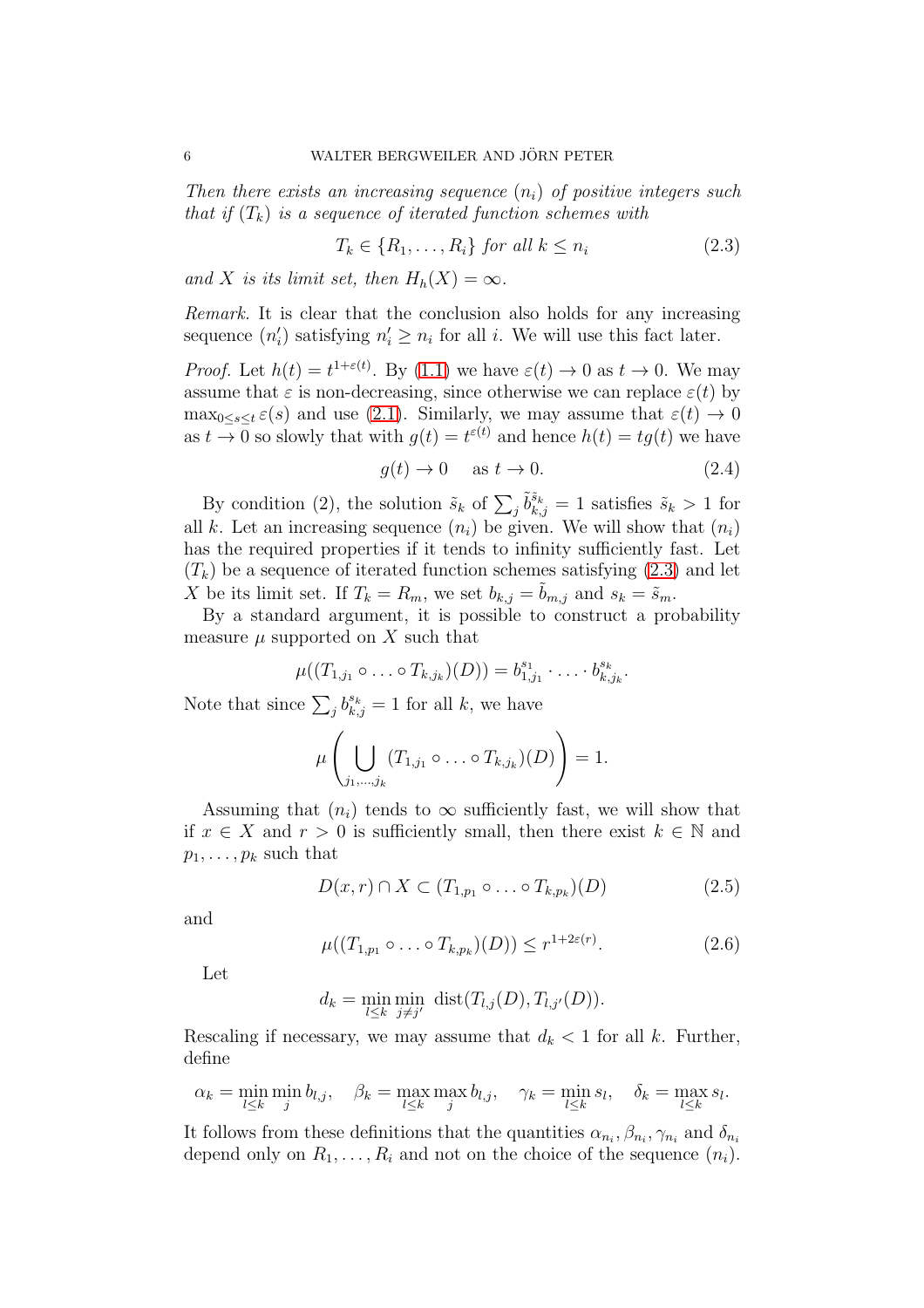So we can choose  $(n_i)$  such that

<span id="page-6-0"></span>
$$
\gamma_{n_{i+1}} - \frac{\delta_{n_{i+1}} \log(\alpha_{n_{i+1}} d_{n_{i+1}})}{\log(d_{n_i}(\beta_{n_i})^{n_i})} \ge 1 + 2\varepsilon(d_{n_i}(\beta_{n_i})^{n_i}).\tag{2.7}
$$

To see that this condition can be satisfied we note that  $\gamma_{n_{i+1}} > 1$ , the denominator tends to  $-\infty$  if  $n_i \to \infty$  and the right side tends to 1 as  $n_i \to \infty$ . The latter statements follow since  $(\beta_{n_i})^{n_i}$  decreases to 0 as  $n_i \to \infty$  (note that  $\beta_{n_i} < 1$ ).

Now let  $r > 0$  be small and choose  $k \in \mathbb{N}$  with

$$
d_{k+1} \prod_{l=1}^{k+1} b_{l,p_l} \leq r \leq d_k \prod_{l=1}^k b_{l,p_l},
$$

where  $p_1, \ldots, p_{k+1}$  are the uniquely determined positive integers such that  $x \in (T_{1,p_1} \circ \ldots \circ T_{k+1,p_{k+1}})(D)$ .

If  $(q_1, \ldots, q_k) \neq (p_1, \ldots, p_k)$  and  $y = (T_{1,q_1} \circ \ldots \circ T_{k,q_k})(w)$  for some  $w \in D$ , we obtain with  $k_0 = \min\{l \in \{1, \ldots, k\} : q_l \neq p_l\}$  that

$$
|y-x|\geq b_{1,p_1}\cdot\ldots\cdot b_{k_0-1,p_{k_0-1}}\cdot d_{k_0}\geq d_k\prod_{l=1}^k b_{l,p_l}\geq r,
$$

so [\(2.5\)](#page-5-1) holds.

Let i be such that  $n_i \leq k \leq n_{i+1}$ . By the choice of k we have  $r \leq d_{n_i}(\beta_{n_i})^{n_i}$ . Since  $\varepsilon$  is a non-decreasing function, [\(2.7\)](#page-6-0) implies that

$$
\gamma_{n_{i+1}} - \frac{\delta_{n_{i+1}} \log(\alpha_{n_{i+1}} d_{n_{i+1}})}{\log r} \ge 1 + 2\varepsilon(r).
$$

Multiplying this by  $\log r$  and taking exponentials, it follows that

$$
r^{\gamma_{n_{i+1}}}\frac{1}{(\alpha_{n_{i+1}}d_{n_{i+1}})^{\delta_{n_{i+1}}}}\leq r^{1+2\varepsilon(r)}.
$$

By the definition of the quantities above, we have

$$
r^{\gamma_{k+1}} \leq r^{\gamma_{n_{i+1}}}, \quad d_{k+1}^{-\gamma_{k+1}} \leq d_{n_{i+1}}^{-\delta_{n_{i+1}}} \quad \text{and} \quad b_{k+1,p_{k+1}}^{-s_{k+1}} \leq \alpha_{n_{i+1}}^{-\delta_{n_{i+1}}}.
$$

This implies that

$$
\left(\frac{r}{d_{k+1}}\right)^{\gamma_{k+1}} \cdot b_{k+1,p_{k+1}}^{-s_{k+1}} \leq r^{1+2\varepsilon(r)}
$$

so that

$$
\mu((T_{1,p_1} \circ \dots \circ T_{k,p_k})(D)) = \prod_{l=1}^k b_{l,p_l}^{s_l} = b_{k+1,p_{k+1}}^{-s_{k+1}} \prod_{l=1}^{k+1} b_{l,p_l}^{s_l}
$$
  

$$
\leq b_{k+1,p_{k+1}}^{-s_{k+1}} \left( \prod_{l=1}^{k+1} b_{l,p_l} \right)^{\gamma_{k+1}} \leq b_{k+1,p_{k+1}}^{-s_{k+1}} \left( \frac{r}{d_{k+1}} \right)^{\gamma_{k+1}} \leq r^{1+2\varepsilon(r)},
$$

which is  $(2.6)$ .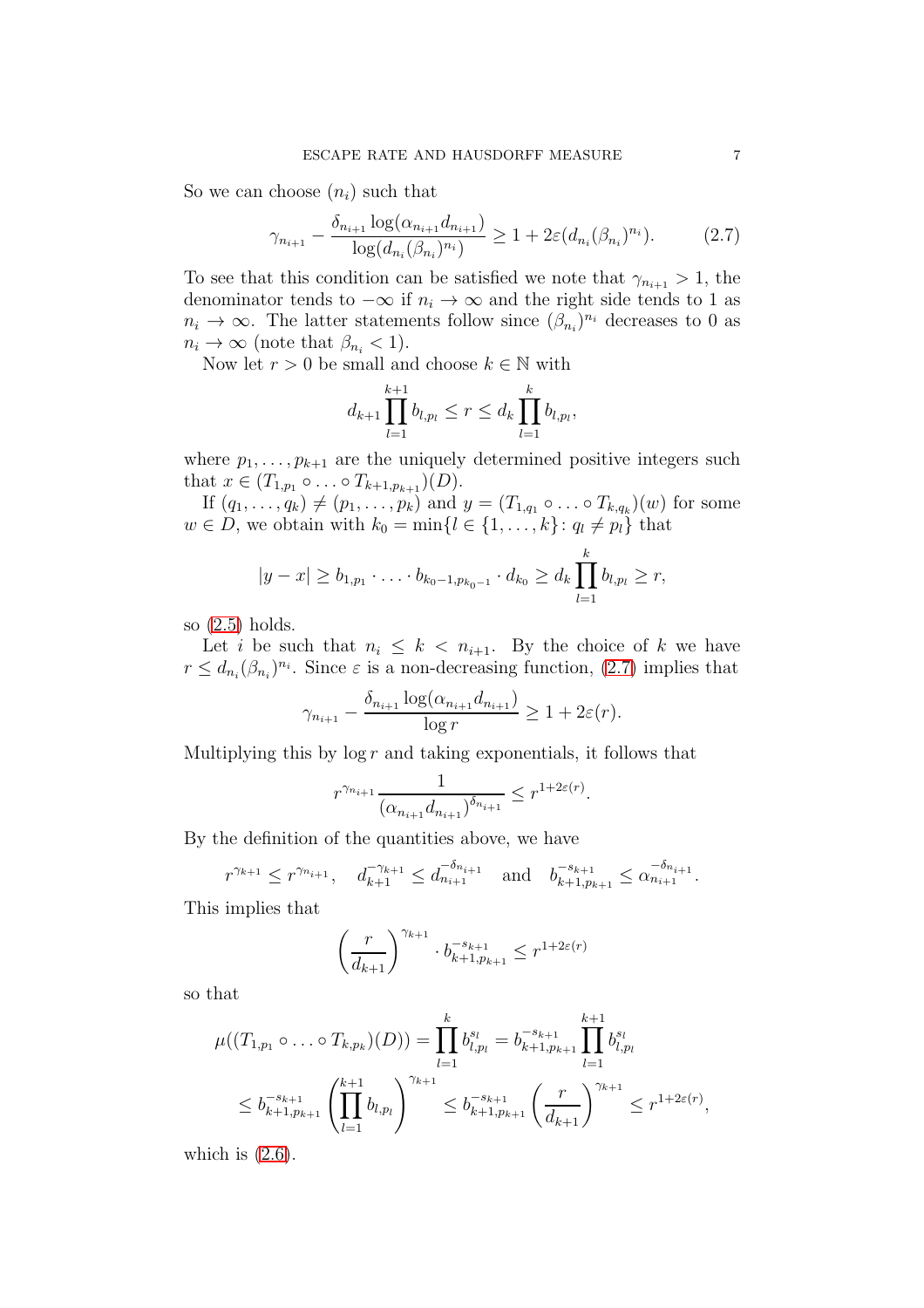Using [\(2.5\)](#page-5-1) and [\(2.6\)](#page-5-2) we obtain  $\mu(D(x,r)) \leq r^{1+2\varepsilon(r)}$  and thus

$$
\frac{\mu(D(x,r))}{h(r)} = \frac{\mu(D(x,r))}{r^{1+\varepsilon(r)}} \le r^{\varepsilon(r)} = g(r) \to 0 \text{ as } r \to 0
$$

by [\(2.4\)](#page-5-3). As this holds for all  $x \in X$ , Lemma [2.1](#page-3-2) implies that  $H_h(X) = \infty$ . <sup>∞</sup>.

The next lemma follows easily from the previous one.

<span id="page-7-0"></span>**Lemma 2.4.** Let h be a gauge function satisfying  $(1.1)$ . Let

<span id="page-7-2"></span>
$$
D = \{ z \in \mathbb{C} \colon 0 \le \text{Re } z \le 1, \ 0 \le \text{Im } z \le 1 \}
$$
 (2.8)

and let  $(P_k)_{k\in\mathbb{N}}$  and  $(Q_k)_{k\in\mathbb{N}}$  be sequences of iterated function schemes on D, with

$$
P_k = \{P_{k,1}, \ldots, P_{k,l_k}\} \quad and \quad Q_k = \{Q_{k,1}, \ldots, Q_{k,m_k}\}.
$$

Suppose that

- (1)  $P_{k,i}(D) \cap P_{k,j}(D) = \emptyset$  for all  $k \in \mathbb{N}$  and  $i \neq j$ .
- (2) For  $k \in \mathbb{N}$ ,  $1 \leq i \leq l_k$  and  $1 \leq j \leq m_k$ , there exist  $\tilde{b}_{k,i}, \overline{b}_{k,j} \in$  $(0, 1)$  with

<span id="page-7-1"></span>
$$
\sum_{i=1}^{l_k} \tilde{b}_{k,i} > 1 \tag{2.9}
$$

such that for  $z, w \in D$ , we have  $\tilde{b}_{k,i} |z-w| \leq |P_{k,i}(z)-P_{k,i}(w)|$ and  $\overline{b}_{k,j} |z-w| \leq |Q_{k,j}(z) - Q_{k,j}(w)|$ .

Then there exists an increasing sequence  $(n_i)$  of positive integers such that with  $n_0 = 0$  the limit set X of the sequence  $(T_k)$  of iterated function schemes defined by

<span id="page-7-3"></span>
$$
T_k = \begin{cases} P_i & \text{for } n_{i-1} + 1 \le k \le n_i - 1, \\ Q_i & \text{for } k = n_i, \end{cases}
$$
 (2.10)

satisfies  $H_h(X) = \infty$ .

*Proof.* We have not assumed that  $Q_k$  satisfies condition (1) of Lemmas [2.3](#page-4-1) and [2.4.](#page-7-0) But we may do so since otherwise we could work with  $Q_k = \{Q_{k,1}\}\$  so that  $m_k = 1$ , as this would make X smaller. In contrast,  $l_k \geq 2$  by  $(2.9)$ .

For  $k \in \mathbb{N}$  we put  $R_{2k-1} = P_k$  and  $R_{2k} = (P_k)^{p_k} \circ Q_k$ , where  $p_k \in \mathbb{N}$ . Then the  $R_{2k-1}$  satisfy the hypotheses of Lemma [2.3.](#page-4-1) We claim that the  $R_{2k}$  also satisfy these hypotheses if the  $p_k$  are chosen large enough. The conclusion then follows from Lemma [2.3.](#page-4-1)

Let  $1 \le j \le m_k$  and  $q_1, ..., q_{p_k} \in \{1, ..., l_k\}$ . Then

$$
\left| P_{k,q_{p_k}} \circ \ldots \circ P_{k,q_1} \circ Q_{k,j}(z) - P_{k,q_{p_k}} \circ \ldots \circ P_{k,q_1} \circ Q_{k,j}(w) \right|
$$
  

$$
\geq \overline{b}_{k,j} \prod_{n=1}^{p_k} \tilde{b}_{k,q_n} |z-w| =: c_{j,q_1,\ldots,q_{p_k}} |z-w|.
$$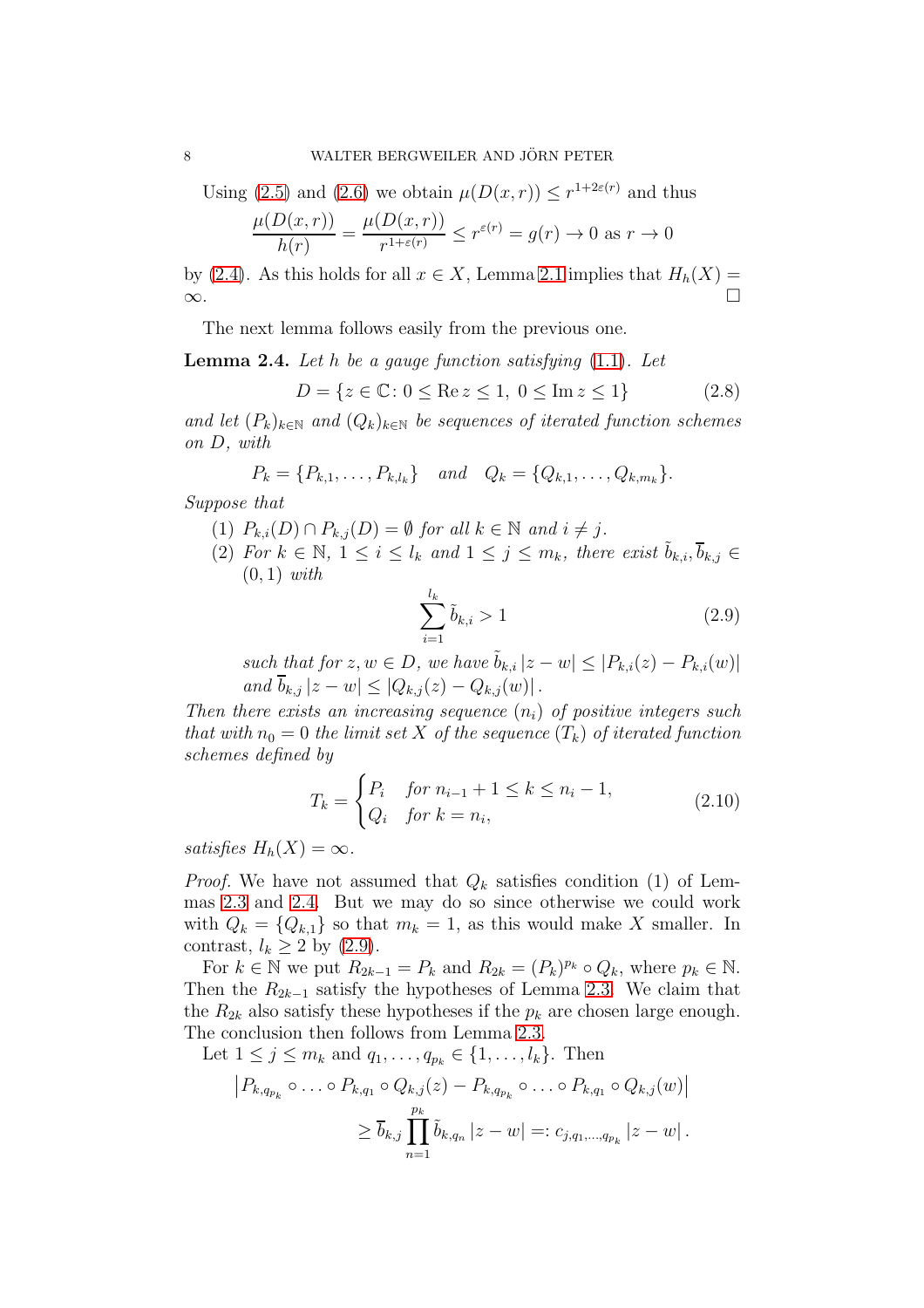Since

$$
\sum_{j=1}^{m_k} \sum_{q_1, \dots, q_{p_k} \in \{1, \dots, l_k\}} c_{j,q_1, \dots, q_{p_k}} = \sum_{j=1}^{m_k} \sum_{q_1, \dots, q_{p_k} \in \{1, \dots, l_k\}} \left( \overline{b}_{k,j} \prod_{n=1}^{p_k} \tilde{b}_{k,q_n} \right)
$$
\n
$$
\geq m_k \min_j \overline{b}_{k,j} \sum_{q_1, \dots, q_{p_k} \in \{1, \dots, l_k\}} \prod_{n=1}^{p_k} \tilde{b}_{k,q_n} = m_k \min_j \overline{b}_{k,j} \left( \sum_{i=1}^{l_k} \tilde{b}_{k,i} \right)^{p_k} > 1
$$

by [\(2.9\)](#page-7-1) if  $p_k$  is large enough, the above claim follows.  $\Box$ 

Note that Lemma [2.2](#page-4-0) implies that dim  $X > s$  whenever  $\sum_{i=1}^{m} b_i^s > 1$ . The converse is not true in general, but it holds for some iterate of T if the maps in  $T$  are conformal on a domain containing  $D$ . Thus in this case condition (2) in Lemmas [2.3](#page-4-1) and [2.4](#page-7-0) is essentially equivalent to the statement that the corresponding iterated function schemes have limit sets of dimension greater than 1.

We prove this result for completeness.

**Proposition 2.5.** Let  $D \subset \mathbb{C}$  be compact. Let  $T_1, \ldots, T_m : D \to D$  be contractions that extend conformally to self-maps of some domain B that contains  $D$ . Suppose that the limit set  $X$  of the iterated function scheme  $T = \{T_1, \ldots, T_m\}$  satisfies dim  $X > s$ . Then, for large  $p \in \mathbb{N}$ , the iterated function scheme

<span id="page-8-0"></span> $S = T^p = \{T_{i_p} \circ \dots \circ T_{i_1} : i_1, \dots, i_p \in \{1, \dots, m\}\}\$ 

has the property that, for  $i = (i_1, \ldots, i_p) \in \{1, \ldots, m\}^p$  and  $S_i = T_{i_p} \circ \ldots$  $\ldots \circ T_{i_1},$ 

$$
|S_i(z) - S_i(w)| \ge b_i |z - w| \text{ for } z, w \in D,
$$
  
with constants  $b_i \in (0, 1)$  satisfying  $\sum_i b_i^s > 1$ . (2.11)

*Proof.* It is clear that  $S = T^p$  and T have the same limit set X for all  $p \in \mathbb{N}$ . As the  $T_k$  extend to conformal self-maps of B, the same is true for the  $S_i$ . Thus for all i there exist some constant  $b_i \in (0,1)$  such that  $(2.11)$  holds. We define  $b_i$  as the largest number with this property. It can be deduced from the Koebe distortion theorem (Lemma [3.1\)](#page-10-0) that there exists a constant  $K$ , depending only on the domain B, with  $Kb_i |z-w| \geq |S_i(z) - S_i(w)|$  for all  $z, w \in D$ and all i. Because dim  $X > s$  and the maps  $S_i$  are contractions, we have  $\lim_{p\to\infty}\sum_i(\text{diam }S_i(D))^s=\infty$ . So for p large enough we obtain

$$
\sum_{i} b_i^s \ge \sum_{i} \sup_{z,w \in D} \frac{|S_i(z) - S_i(w)|^s}{(K |z - w|)^s} \ge \sum_{i} \frac{(\text{diam } S_i(D))^s}{(K \text{diam}(D))^s} \to \infty,
$$

which proves the proposition.

<span id="page-8-1"></span>The following simple lemma will be used in the proof of Theorem [1.](#page-1-0) **Lemma 2.6.** Let h be a gauge function satisfying  $h(2t) \leq K h(t)$  for some  $K > 0$  and all small t. Let  $A \subseteq \mathbb{R}^n$  and  $f: A \to \mathbb{R}^n$  be Lipschitzcontinuous. If  $H_h(A) < \infty$ , then  $H_h(f(A)) < \infty$ .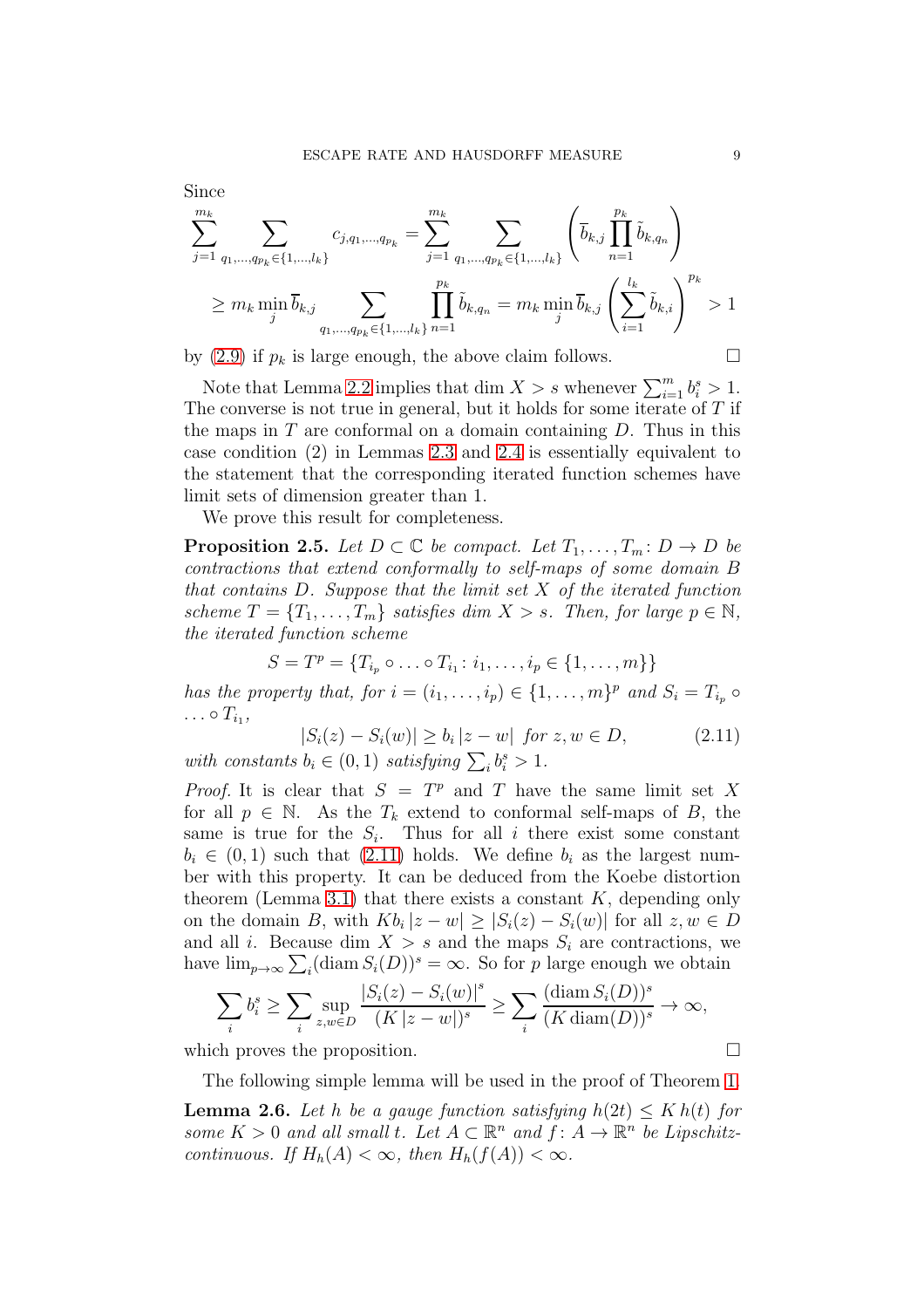*Proof.* Let L be the Lipschitz constant of f; that is,  $|f(z) - f(w)| \le$  $L |z-w|$  for  $z, w \in A$ . Choosing  $m \in \mathbb{N}$  with  $L \leq 2^m$  and putting  $C = K^m$  we have  $h(Lt) \leq C h(t)$  for small t. Let  $\delta > 0$  and let  $(B_i)$  be a  $\delta$ -cover of A. Then  $(f(B_i))$  is an L $\delta$ -cover of  $f(A)$  and

$$
\sum_{j} h(\text{diam } f(B_j)) \le \sum_{j} h(L \text{ diam } B_j) \le C \sum_{j} h(\text{diam } B_j)
$$

so that  $H_h(f(A)) \leq C H_h(A)$ .

<span id="page-9-0"></span>It follows that if  $f: A \to f(A)$  is a bilipschitz map, then  $H_h(A) < \infty$ if and only if  $H_h(f(A)) < \infty$ .

# 3. Preliminaries for the proof of Theorem [1](#page-1-0)

For a function  $f \in B$  we choose  $R > |f(0)|$  such that  $\text{sing}(f^{-1}) \subset$  $D(0, R)$  and put  $G = \{z : |f(z)| > R\}, H = \{z : \text{Re } z > \log R\}$  and  $U = \exp^{-1}(G)$ . Eremenko and Lyubich [\[15,](#page-22-6) section 2] showed that there exists a holomorphic,  $2\pi i$ -periodic function  $F: U \to H$  with  $\exp(F(z)) = f(\exp(z))$  for all  $z \in U$ . We call F the *logarithmic trans*form of f. Moreover, they showed that for every connected component V of U, the map  $F|_V: V \to H$  is bijective and the inverse map  $\phi: H \to V$  satisfies

<span id="page-9-4"></span>
$$
|\phi'(w)| \le \frac{4\pi}{\text{Re}\,w - \log R} \tag{3.1}
$$

for every  $w \in H$ . In terms of F we obtain

<span id="page-9-1"></span>
$$
|F'(z)| \ge \frac{1}{4\pi} (\text{Re}\, F(z) - \log R) \tag{3.2}
$$

for all  $z \in U$ . In the sequel, we will assume without loss of generality that  $R = 1$ . Let

$$
\xi = \inf \{ \text{Re } z \colon z \in U \} = \log \inf \{ |\zeta| : |f(\zeta)| = R \}.
$$

As in [\[9\]](#page-22-4) we consider the function  $h: (\xi, \infty) \to (0, \infty)$ ,

<span id="page-9-5"></span>
$$
h(x) = \max_{\text{Re } z = x} \text{Re } F(z),\tag{3.3}
$$

and choose  $z_x \in U$  with  $\text{Re } z_x = x$  such that  $h(x) = \text{Re } F(z_x)$ . The function  $h$  is increasing and convex and thus differentiable except possibly at a countable set C of x-values, and for  $x \in (\xi, \infty) \setminus C$  we have

<span id="page-9-2"></span>
$$
h'(x) = F'(z_x),\tag{3.4}
$$

cf. [\[38,](#page-23-16) p. 2562]. Recalling that  $R = 1$  and  $h(x) = \text{Re } F(z_x)$  we deduce from  $(3.2)$  and  $(3.4)$  that

<span id="page-9-3"></span>
$$
\frac{h'(x)}{h(x)} \ge \frac{1}{4\pi}.\tag{3.5}
$$

Integration yields  $\log h(x) \geq (x - \xi)/(4\pi)$  and thus

<span id="page-9-6"></span>
$$
h(x) \ge 2x \tag{3.6}
$$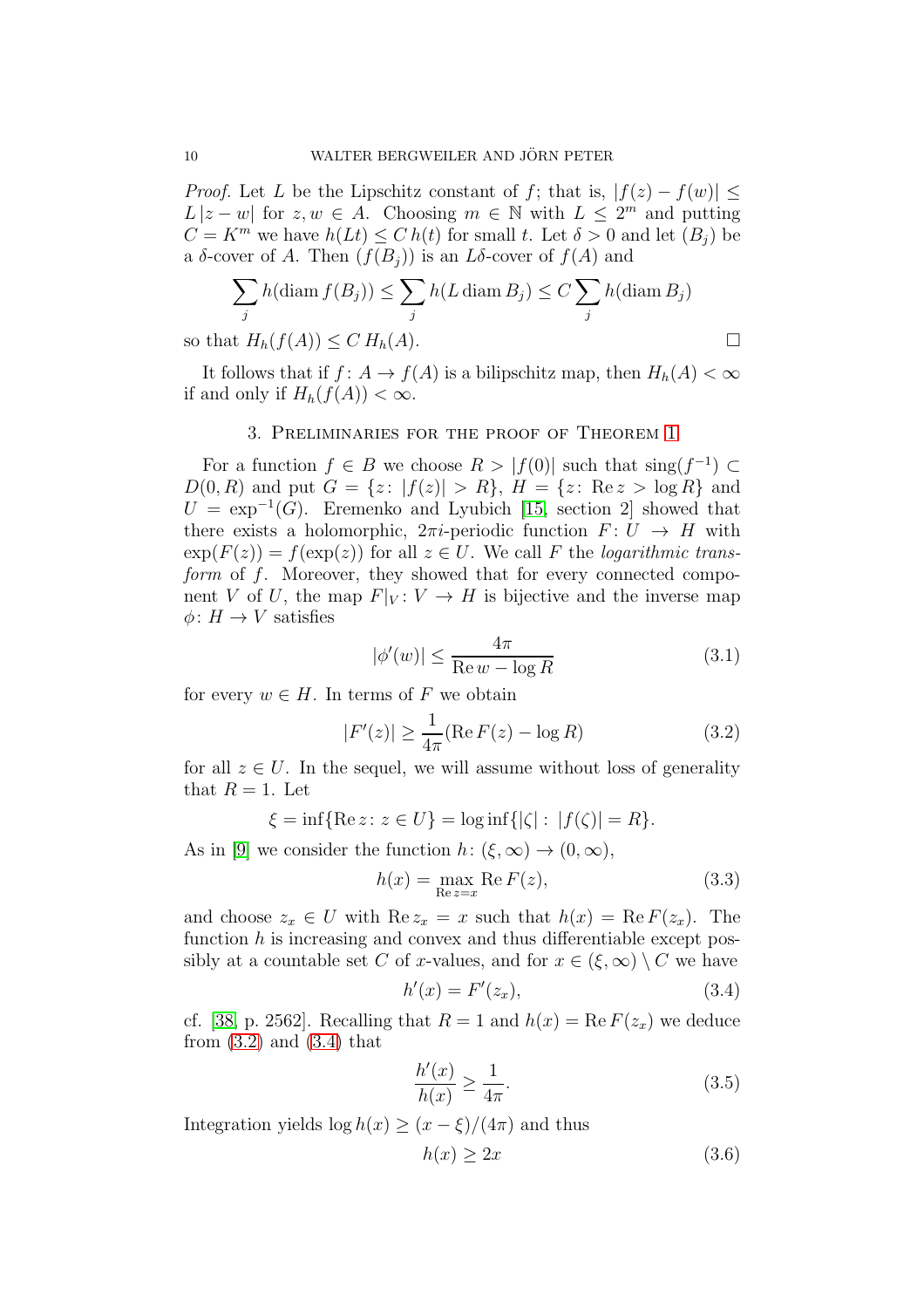for large  $x$ .

The following result is known as the Koebe distortion theorem and the Koebe one quarter theorem.

<span id="page-10-0"></span>**Lemma 3.1.** Let  $g: D(a,r) \to \mathbb{C}$  be a univalent function,  $0 < \lambda < 1$ and  $z \in \overline{D(a, \lambda r)} \setminus \{a\}$ . Then

$$
\frac{1}{(1+\lambda)^2} |g'(a)| \le \frac{|g(z) - g(a)|}{|z - a|} \le \frac{1}{(1-\lambda)^2} |g'(a)|
$$

and

$$
\frac{1-\lambda}{(1+\lambda)^3}|g'(a)| \le |g'(z)| \le \frac{1+\lambda}{(1-\lambda)^3}|g'(a)|.
$$

Moreover,

$$
g(D(a,r)) \supset D(g(a), \frac{1}{4} |g'(a)| r).
$$

Usually Koebe's theorems are stated only for the special case that  $a = 0, r = 1, g(0) = 0$  and  $g'(0) = 1$ , but the above result follows easily from this special case.

For  $a \in \mathbb{C}$  and  $r > 0$  we define the square

$$
S(a,r) = \{ z \in \mathbb{C} \colon \left| \text{Re}(z-a) \right| < r, \, \left| \text{Im}(z-a) \right| < r \}.
$$

<span id="page-10-4"></span>**Lemma 3.2.** For sufficiently large x there exist  $m \in \mathbb{N}$  and pairwise disjoint domains  $W_1, W_2, \ldots, W_m \subset S(F(z_x), \frac{1}{4} \text{Re } F(z_x))$  satisfying

<span id="page-10-3"></span>
$$
\sum_{j=1}^{m} \text{diam } W_j \ge 10^{-5} \frac{h(x)^3}{h'(x)}
$$
 (3.7)

such that  $F^2$  is a univalent map from each  $W_j$  onto  $S(F(z_x), \frac{1}{4} \text{Re } F(z_x))$ whose inverse extends univalently to  $S(F(z_x), \frac{1}{2} \text{Re } F(z_x)).$ 

*Proof.* Let  $\phi$  be the branch of  $F^{-1}$  which maps  $F(z_x)$  to  $z_x$  and let

$$
P_x = \phi(S(F(z_x), \frac{1}{4} \operatorname{Re} F(z_x))).
$$

It follows from Koebe's theorem that

$$
D(z_x,r_x) \subset P_x \subset D(z_x,R_x)
$$

where

<span id="page-10-2"></span>
$$
r_x = \frac{1}{4} |\phi'(F(z_x))| \cdot \frac{1}{4} \operatorname{Re} F(z_x) = \frac{1}{16} \frac{\operatorname{Re} F(z_x)}{|F'(z_x)|} = \frac{1}{16} \frac{h(x)}{h'(x)} \tag{3.8}
$$

and, by [\(3.5\)](#page-9-3),

<span id="page-10-1"></span>
$$
R_x = 4|\phi'(F(z_x))| \cdot \frac{1}{4} \operatorname{Re} F(z_x) = 16r_x = \frac{h(x)}{h'(x)} \le 4\pi \tag{3.9}
$$

for  $x \notin C$ . In particular,  $P_x \subset H = \{z \in \mathbb{C} : \text{Re } z > 0\}$  for large x. For  $k \in \mathbb{Z}$  we put

$$
d_{x,k} = |\phi'(z_x + 2\pi ik)|
$$
,  $v_{x,k} = \phi(z_x + 2\pi ik)$  and  $V_{x,k} = \phi(P_x + 2\pi ik)$ .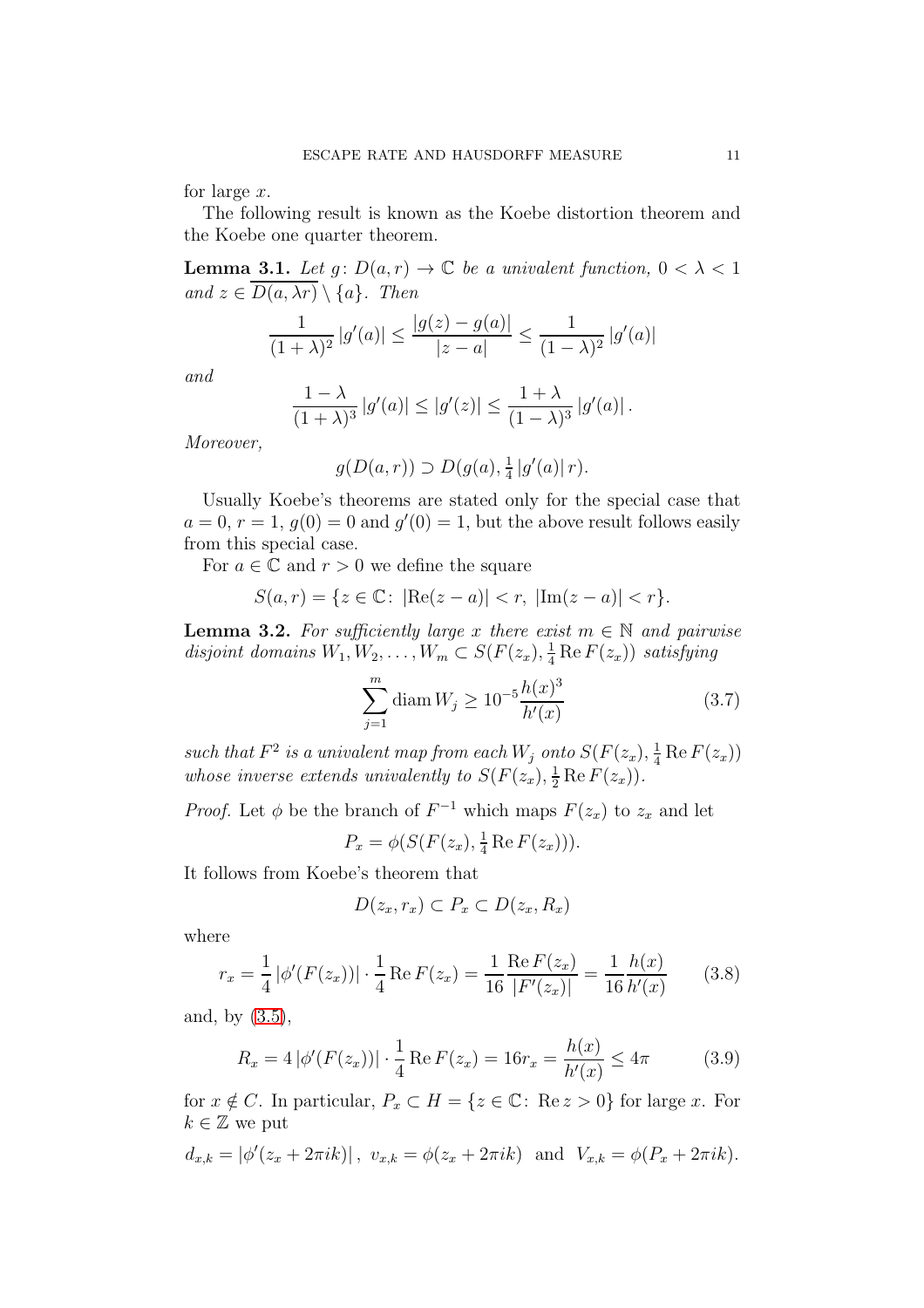Then, since  $R = 1$ ,

<span id="page-11-0"></span>
$$
d_{x,k} \le \frac{4\pi}{\text{Re } z_x} = \frac{4\pi}{x} \le \frac{1}{4\pi} \tag{3.10}
$$

for large  $x$  by  $(3.1)$ . Again by Koebe's one quarter and distortion theorems,

<span id="page-11-1"></span>
$$
D(v_{x,k}, t_{x,k}) \subset V_{x,k} \subset D(v_{x,k}, T_{x,k})
$$
\n
$$
(3.11)
$$

where

<span id="page-11-4"></span>
$$
t_{x,k} = \frac{1}{4} d_{x,k} r_x \tag{3.12}
$$

and

$$
T_{x,k} = 2d_{x,k}R_x = 128t_{x,k}.
$$

By  $(3.9)$  and  $(3.10)$  we have

<span id="page-11-2"></span>
$$
T_{x,k} \le 2\frac{4\pi}{x} 4\pi = \frac{32\pi^2}{x} \le 1\tag{3.13}
$$

for large  $x$ . Koebe's distortion theorem and  $(3.10)$  also yield that

<span id="page-11-3"></span>
$$
|v_{x,k+1} - v_{x,k}| \le 4\pi d_{x,k} \le \frac{16\pi^2}{x} \le 1
$$
\n(3.14)

for large x. It is easy to see that  $\text{Re } v_{x,k} \to \infty$  as  $k \to \infty$  or  $k \to -\infty$ . On the other hand, for large x there also exists  $k_0 \in \mathbb{Z}$  such that

$$
\operatorname{Re} v_{x,k_0} \le x \le \frac{1}{2} \operatorname{Re} F(z_x).
$$

Let

$$
k_1 = \max \{ k \in \mathbb{Z} : \text{Re } v_{x,k} \leq \frac{3}{4}h(x) + 1 \}
$$

and

$$
k_2 = \min \{ k \in \mathbb{Z} : k \ge k_1 \text{ and } \text{Re } v_{x,k} > \frac{5}{4}h(x) - 1 \}.
$$

For  $k_1 < k < k_2$  we then have  $\frac{3}{4}h(x) + 1 \leq \text{Re } v_{x,k} \leq \frac{5}{4}$  $\frac{5}{4}h(x) - 1$  and thus

$$
V_{x,k} \subset \left\{ z \in \mathbb{C} : \frac{3}{4}h(x) \le \text{Re } z \le \frac{5}{4}h(x) \right\}
$$

by [\(3.11\)](#page-11-1) and [\(3.13\)](#page-11-2). Now

<span id="page-11-5"></span>
$$
\frac{1}{2}h(x) - 2 \le \text{Re } v_{x,k_2} - \text{Re } v_{x,k_1} = \sum_{k=k_1}^{k_2 - 1} (\text{Re } v_{x,k+1} - \text{Re } v_{x,k})
$$
\n
$$
\le \sum_{k=k_1}^{k_2 - 1} |v_{x,k+1} - v_{x,k}| \le 4\pi \sum_{k=k_1}^{k_2 - 1} d_{x,k} \le 4\pi \sum_{k=k_1+1}^{k_2 - 1} d_{x,k} + 1
$$
\n(3.15)

by [\(3.10\)](#page-11-0) and [\(3.14\)](#page-11-3). Hence

<span id="page-11-6"></span>
$$
\sum_{k=k_1+1}^{k_2-1} \operatorname{diam}(V_{x,k}) \ge 2 \sum_{k=k_1+1}^{k_2-1} t_{x,k} = \frac{1}{2} r_x \sum_{k=k_1+1}^{k_2-1} d_{x,k}
$$
\n
$$
\ge \frac{1}{8\pi} r_x \left(\frac{1}{2}h(x) - 3\right) \ge \frac{h(x)^2}{10^3 h'(x)}
$$
\n(3.16)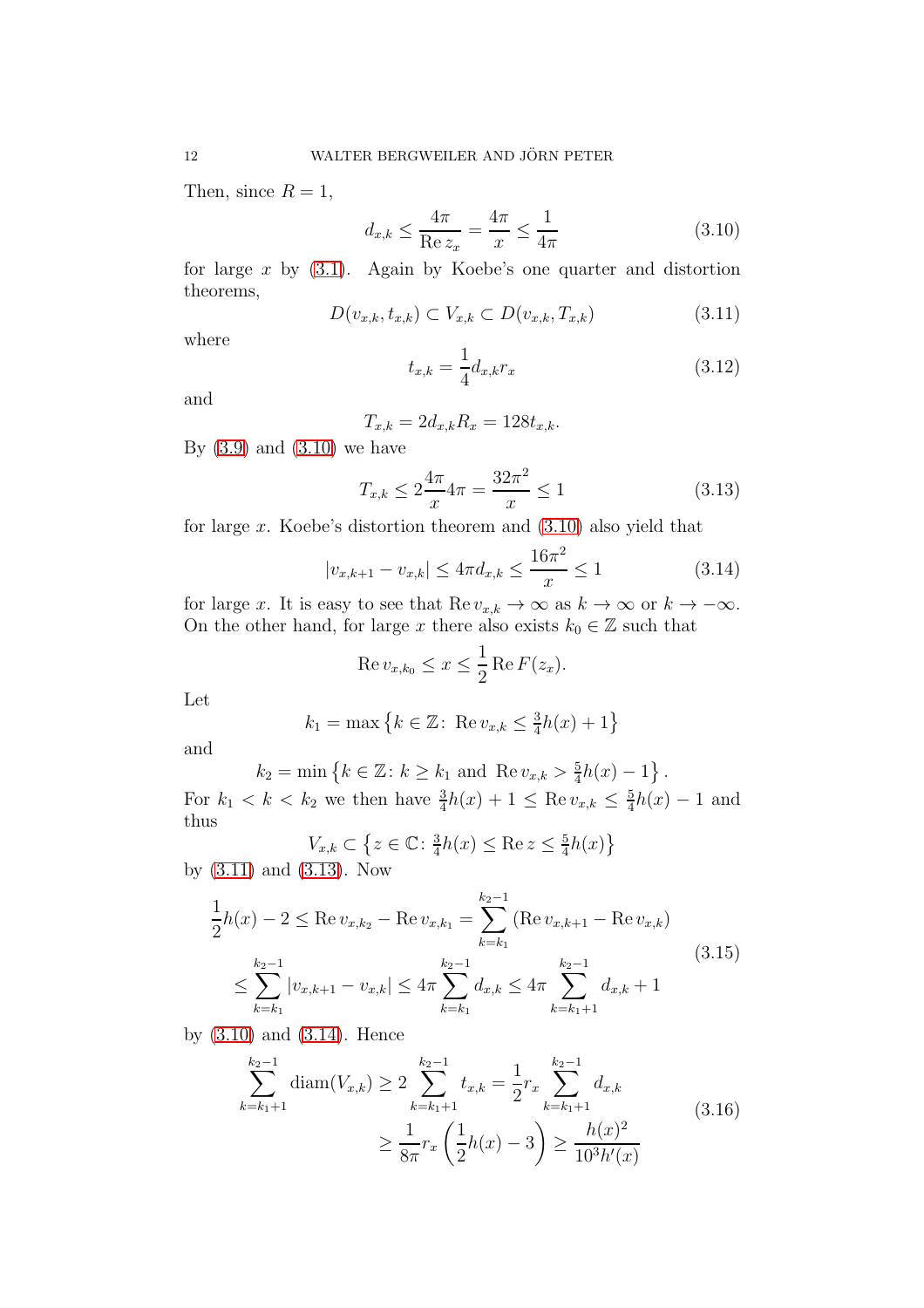by  $(3.8)$ ,  $(3.11)$ ,  $(3.12)$  and  $(3.15)$ . We now put

$$
N_x = \left\lfloor \frac{1}{2\pi} \left( \frac{1}{2} h(x) - 3 \right) \right\rfloor.
$$

Then

<span id="page-12-0"></span>
$$
N_x \ge \frac{1}{20}h(x) \tag{3.17}
$$

for large x. For  $k_1 < k < k_2$  there exists  $l_k \in \mathbb{Z}$  such that if  $l_k \leq l <$  $l_k + N_x$ , then

$$
v_{x,k} + 2\pi i l \in S(F(z_x), \frac{1}{4} \operatorname{Re} F(z_x) - 1)
$$

and hence

$$
V_{x,k} + 2\pi i l \subset S(F(z_x), \frac{1}{4} \operatorname{Re} F(z_x))
$$

by [\(3.11\)](#page-11-1) and [\(3.13\)](#page-11-2). We now put  $m = (k_2 - k_1 - 1)N_x$  and denote by  $W_1, \ldots, W_m$  the collection of the sets  $V_{x,k} + 2\pi i l$  where  $k_1 < k < k_2$ and  $l_k \leq l \leq l_k + N_x$ . We deduce from [\(3.16\)](#page-11-6) and [\(3.17\)](#page-12-0) that

$$
\sum_{j=1}^{m} \text{diam } W_j = N_x \sum_{k=k_1+1}^{k_2-1} \text{diam } V_{x,k} \ge \frac{h(x)}{20} \cdot \frac{h(x)^2}{10^3 h'(x)} \ge 10^{-5} \frac{h(x)^3}{h'(x)}.
$$

To prove that the inverse function of  $F^2$ :  $W_j \to S(F(z_x), \frac{1}{4} \text{Re } F(z_x))$ extends univalently to  $S(F(z_x), \frac{1}{2} \text{Re } F(z_x))$  we only note that the argument showing that  $P_x \subset H$  for large x actually yields that

$$
\phi(S(F(z_x), \frac{1}{2}\operatorname{Re}\, F(z_x))) \subset H
$$

for large  $x$ .

The following growth lemma for real functions is well known, but for completeness we include the short proof. Usually it is stated for differentiable functions, but it also holds for absolutely continuous functions. Note that such functions are differentiable almost everywhere.

<span id="page-12-1"></span>**Lemma 3.3.** Let  $g: [x_0, \infty) \to \mathbb{R}$  be an increasing, absolutely continuous function satisfying  $\lim_{x\to\infty} g(x) = \infty$ . Let  $\delta > 0$ . Then there exists a measurable subset E of  $[x_0, \infty)$  having finite measure such that  $g'(x) \le g(x)^{1+\delta}$  for  $x \notin E$ .

*Proof.* Suppose that 
$$
E = \{x \ge x_0 : g'(x) > g(x)^{1+\delta} \ge 1\} \ne \emptyset
$$
. Then  
\n
$$
\int_E dx \le \int_E \frac{g'(x)}{g(x)^{1+\delta}} dx \le \int_{x_1}^{\infty} \frac{g'(x)}{g(x)^{1+\delta}} dx = \frac{1}{\delta g(x_1)^{\delta}} \le \frac{1}{\delta} < \infty,
$$
\nwhere  $x_1 = \inf E$ .

We apply Lemma [3.3](#page-12-1) to the function h defined by [\(3.3\)](#page-9-5). Given  $\varepsilon > 0$ , we deduce from [\(3.7\)](#page-10-3) that, in the situation of Lemma [3.2,](#page-10-4)

$$
\sum_{j=1}^{m} \text{diam } W_j \ge h(x)^{2-\varepsilon}
$$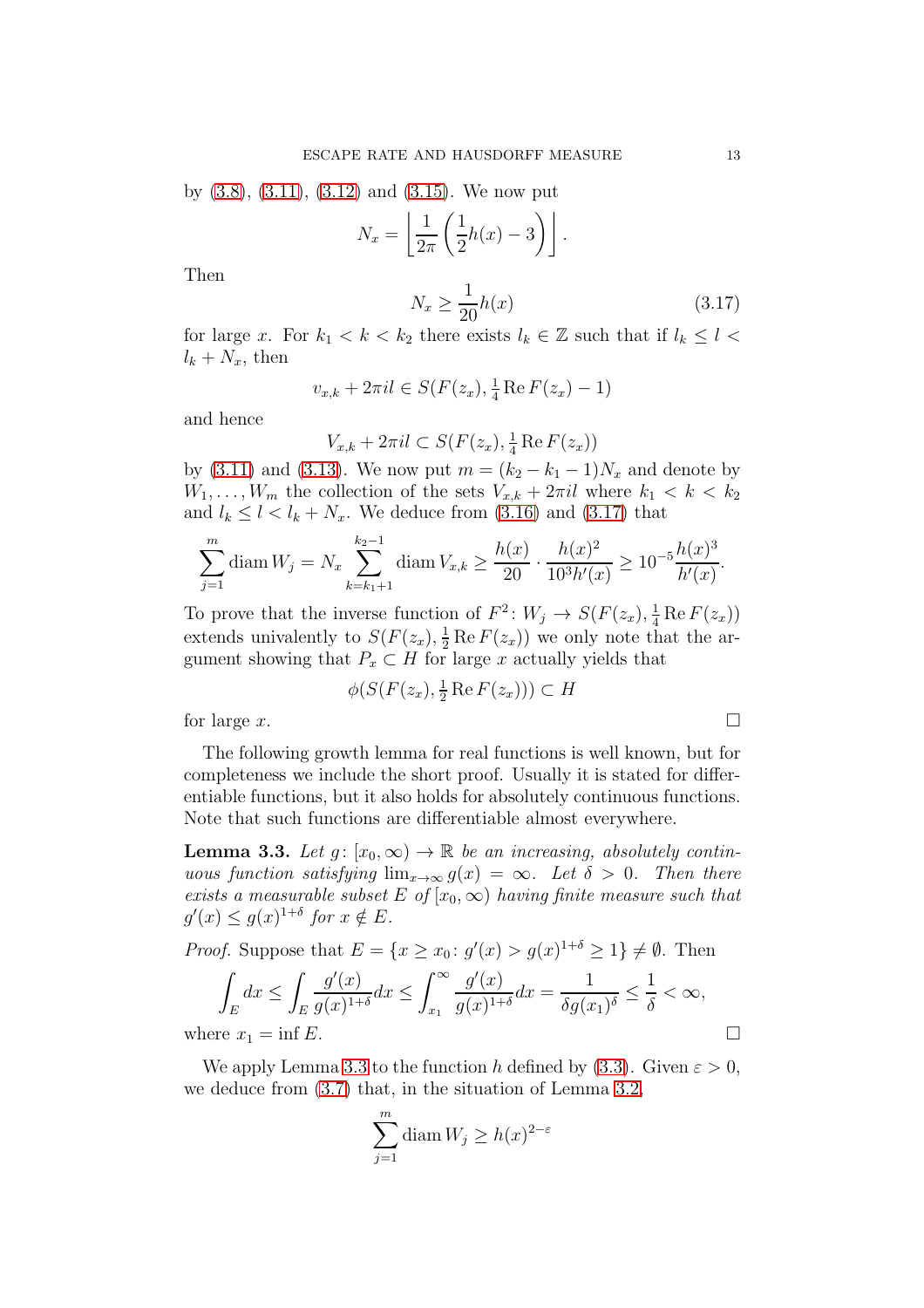for x outside some set of finite measure. We summarize the above results as follows.

<span id="page-13-0"></span>**Lemma 3.4.** There exist  $x_0 > 0$  and a subset E of  $[x_0, \infty)$  of finite measure with the following property: if  $x \in [x_0, \infty) \setminus E$ , then there exist  $m \in \mathbb{N}$  and pairwise disjoint sets  $W_1, ..., W_m \subset S(F(z_x), \frac{1}{4} \text{Re } F(z_x))$ satisfying

<span id="page-13-2"></span>
$$
\sum_{j=1}^{m} \text{diam } W_j \ge h(x)^{3/2}.
$$
 (3.18)

such that  $F^2: W_j \to S(F(z_x), \frac{1}{4} \text{Re } F(z_x))$  is a conformal map whose inverse extends univalently to the square  $S(F(z_x), \frac{1}{2} \text{Re } F(z_x)).$ 

## 4. Proof of Theorem [1](#page-1-0)

<span id="page-13-1"></span>By [\(1.1\)](#page-1-1) we have  $h(t) = t^{1+\varepsilon(t)}$  where  $\varepsilon(t) \to 0$  as  $t \to 0$ . Similarly as at the beginning of the proof of Lemma [2.3,](#page-4-1) we can assume without loss of generality that  $\varepsilon$  is positive and non-decreasing. Let  $F: U \to H$ be the logarithmic transform of  $f$  as defined in section [3.](#page-9-0) The set corresponding to  $\text{Esc}(f,(p_n))$  is the set

$$
Z = \{ z \in U : \text{Re } F^n(z) \to \infty, \text{Re } F^n(z) \le \log p_n \text{ for large } n \}.
$$

Note that  $\exp Z \subset \text{Esc}(f,(p_n))$ . We will show first that there exists a bounded subset Y of Z satisfying  $H_h(Y) = \infty$ . From this we will then deduce that  $H_h(\text{Esc}(f,(p_n))) = \infty$ . Our main tool in the proof will be Lemma [2.4,](#page-7-0) so we have to construct a sequence of iterated function schemes.

Let  $x_0$  and E be as in Lemma [3.4.](#page-13-0) Since E has finite measure, there exists  $M \ge x_0$  with meas $(E \cap [M,\infty)) < \frac{1}{2}$  $\frac{1}{2}$ . So we can find a sequence  $(x_k)$  with  $x_1 \geq M$ ,  $x_1 \notin E$  and

$$
x_k \in [h(x_{k-1}), h(x_{k-1}) + 1] \setminus E \quad \text{for } k \ge 2.
$$

It follows from [\(3.6\)](#page-9-6) that  $x_k \to \infty$  if  $x_1$  is chosen large enough. Let

$$
S_k = S(F(z_{x_k}), \frac{1}{4} \operatorname{Re} F(z_{x_k})) = S(F(z_{x_k}), \frac{1}{4}h(x_k)).
$$

Let  $W_{k,1}, \ldots, W_{k,l_k}$  be the sets obtained from Lemma [3.4.](#page-13-0) The maps

$$
\tilde{P}_{k,j} = (F^2|_{W_{k,j}})^{-1}
$$

define an iterated function scheme  $\tilde{P}_k$  on  $S_k$ . By conjugating  $\tilde{P}_{k,j}$  with the affine map  $L_k$  that sends  $S_k$  to the square D defined by [\(2.8\)](#page-7-2) we obtain an iterated function scheme  $P_k = \{P_{k,1}, \ldots, P_{k,l_k}\}\$  on D. In other words, we define  $P_{k,j} = L_k \circ \tilde{P}_{k,j} \circ L_k^{-1}$  with  $L_k: S_k \to D$ ,

$$
L_k(z) = \frac{2}{h(x_k)}(z - F(z_{x_k})) + \frac{1}{2} + \frac{i}{2}.
$$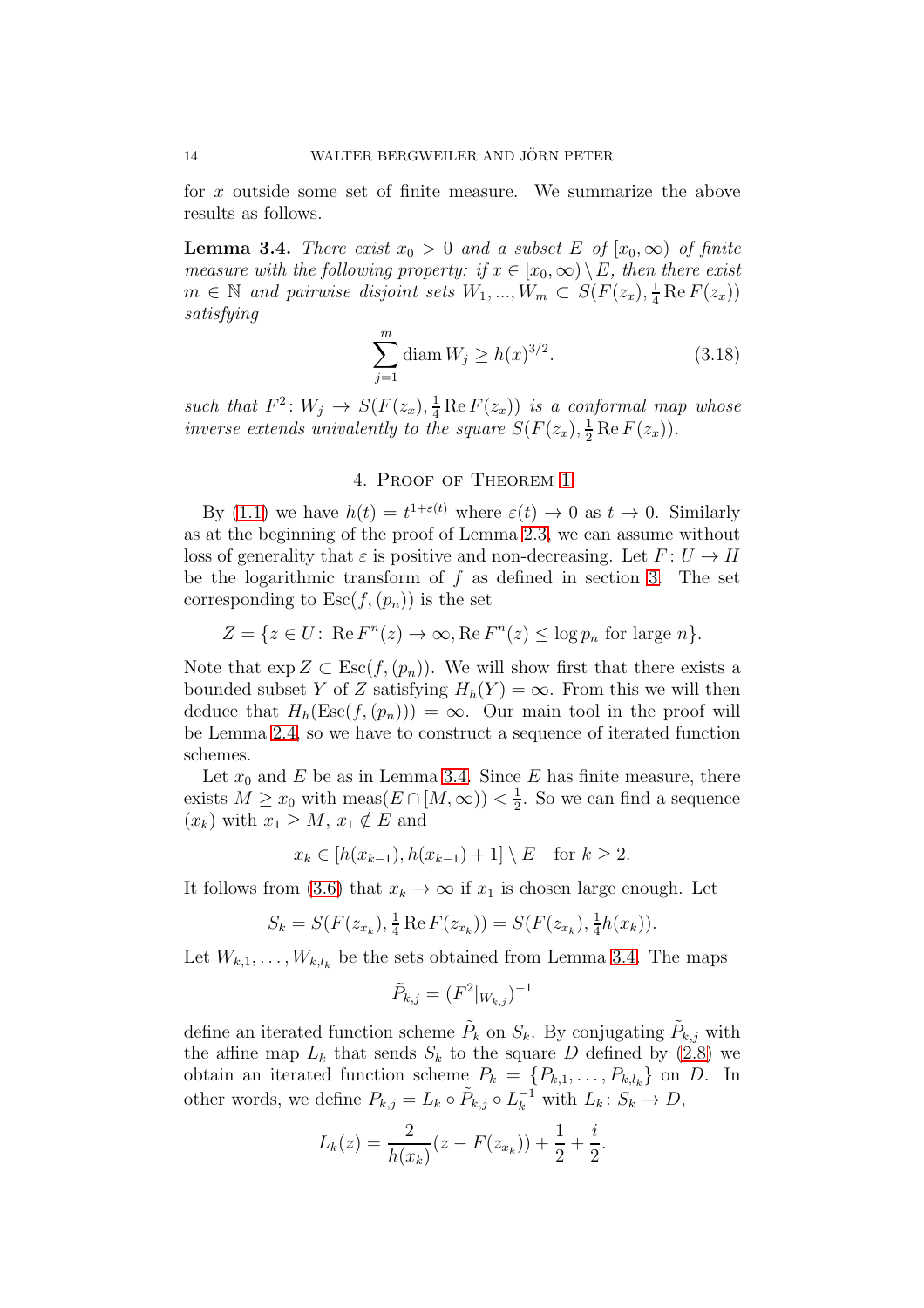Further, we have maps  $\tilde{Q}_{k,j}$ :  $S_{k+1} \to V_{k,j} \subset S_k$  which are inverse branches of  $F|_{V_{k,i}}$ , for  $1 \leq j \leq m_k$ . Setting

$$
Q_{k,j} = L_k \circ \tilde{Q}_{k,j} \circ L_{k+1}^{-1}
$$

defines an iterated function scheme  $Q_k$  on D. It is obvious that condition (1) from Lemma [2.4](#page-7-0) holds. It remains to verify condition (2). Since all the maps  $\tilde{P}_{k,i}$  and  $\tilde{Q}_{k,j}$  can be continued univalently to a square with twice the side length of  $S_k$  resp.  $S_{k+1}$ , the existence of positive numbers  $\tilde{b}_{k,i}$  and  $\overline{b}_{k,j}$  with  $\tilde{b}_{k,i} |z-w| \leq |P_{k,i}(z) - P_{k,i}(w)|$  and  $\overline{b}_{k,j} |z-w| \leq |Q_{k,j}(z) - Q_{k,j}(w)|$  follows immediately from the Koebe distortion theorem (Lemma [3.1\)](#page-10-0). For the proof of [\(2.9\)](#page-7-1), we will use [\(3.18\)](#page-13-2). First note that, again by the Koebe distortion theorem, there exists an absolute constant  $K > 0$  with

$$
K\tilde{b}_{k,i} \ge \frac{|P_{k,i}(z) - P_{k,i}(w)|}{|z - w|} \ge \tilde{b}_{k,i}.
$$

Choosing  $z_0, w_0 \in D$  with

$$
|P_{k,i}(z_0) - P_{k,i}(w_0)| = \max_{z,w \in D} |P_{k,i}(z) - P_{k,i}(w)| = \frac{2 \operatorname{diam} W_{k,i}}{h(x_k)},
$$

we obtain

$$
K\tilde{b}_{k,i} \ge \sup_{z,w \in D} \frac{|P_{k,i}(z) - P_{k,i}(w)|}{|z - w|} \ge \frac{|P_{k,i}(z_0) - P_{k,i}(w_0)|}{|z_0 - w_0|}
$$
  
 
$$
\ge \frac{|P_{k,i}(z_0) - P_{k,i}(w_0)|}{\sup_{z,w \in D} |z - w|} = \sqrt{2} \frac{\text{diam } W_{k,i}}{h(x_k)},
$$

so

$$
\tilde{b}_{k,i} \ge C \frac{\text{diam } W_{k,i}}{h(x_k)}
$$

for some absolute constant  $C$ . Using  $(3.18)$ , we obtain

$$
\sum_{i=1}^{l_k} \tilde{b}_{k,i} \ge C \frac{\sum_{i=1}^{l_k} \text{diam } W_{k,i}}{h(x_k)} \ge C h(x_k)^{1/2} > 1
$$

if  $x_1$  was chosen large enough at the beginning. By Lemma [2.4,](#page-7-0) there exists an increasing sequence  $(n_i)$  such that the limit set X of  $(T_k)$ , where  $T_k$  is defined as in [\(2.10\)](#page-7-3), satisfies  $H_h(X) = \infty$ .

Put  $Y = L_1^{-1}(X)$ . By increasing  $(n_i)$  if necessary, we can achieve that  $\text{Re } F^k(z) \leq \log p_k$  if  $z \in Y$  and k is large enough. We also have  $\text{Re } F^n(z) \to \infty$  as  $n \to \infty$  for  $z \in Y$ . To see this, let  $z = L_1^{-1}(w)$ , where  $w \in X$ . Let  $k \in \mathbb{N}$  and put  $i_k = \max\{i : n_i \leq k\}$ . Then

$$
(T_{k,j_k}^{-1} \circ \ldots \circ T_{1,j_1}^{-1})(w) = L_{i_k+1}(F^{2k-i_k}(L_1^{-1}(w))) = L_{i_k+1}(F^{2k-i_k}(z)).
$$

Since  $i_k \to \infty$  and  $\max_{z \in S_k} \text{Re } z \to \infty$  as  $k \to \infty$ , we can deduce from this that  $\text{Re } F^{2k-i_k}(z) \to \infty$  as  $k \to \infty$ , from which we can easily deduce that  $\text{Re } F^n(z) \to \infty$  as  $n \to \infty$ . Altogether we thus have  $Y \subset Z$ .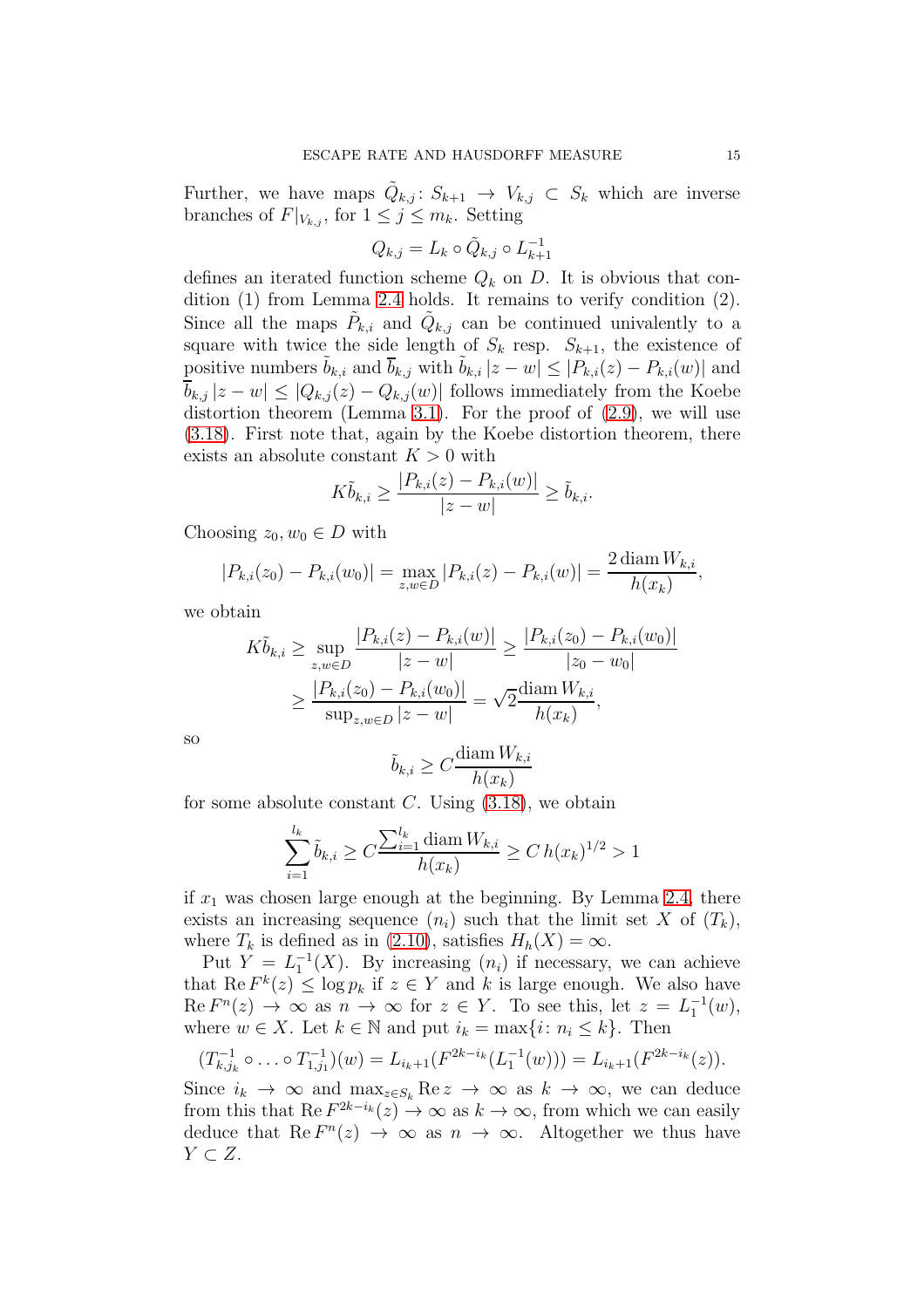Since  $H_h(X) = \infty$  and infinite  $H_h$ -measure is invariant under affine mappings for any gauge function h, we have  $H_h(Y) = \infty$ . In order to deduce that  $H_h(\text{Esc}(f,(p_n))) = \infty$  we use Lemma [2.6.](#page-8-1) Recall that

<span id="page-15-2"></span>
$$
\exp Y \subset \exp Z \subset \operatorname{Esc}(f,(p_n)).\tag{4.1}
$$

Since Y is bounded and  $H_h(Y) = \infty$ , there exists  $y_0 \in \mathbb{R}$  with

<span id="page-15-1"></span>
$$
H_h(Y \cap \{z \colon \text{Im } z \in (y_0, y_0 + \pi)\}) = \infty. \tag{4.2}
$$

Noting that  $\varepsilon$  is non-decreasing, we also see that

$$
h(2t) = 2t \cdot (2t)^{\varepsilon(2t)} \le 3t \cdot t^{\varepsilon(2t)} \le 3t \cdot t^{\varepsilon(t)} = 3h(t)
$$

for small t. Since exp restricted to  $Y \cap \{z: \text{Im } z \in (y_0, y_0 + \pi)\}\$ is a bilipschitz mapping, Lemma [2.6](#page-8-1) and [\(4.2\)](#page-15-1) yield

$$
H_h(\exp(Y \cap \{z \colon \operatorname{Im} z \in (y_0, y_0 + \pi)\})) = \infty.
$$

An application of  $(4.1)$  finishes the proof.

*Remark.* The result of [\[4\]](#page-22-3) yields a sequence  $(S_k)$  of squares tending to  $\infty$  and associated iterated function schemes  $\tilde{P}_k$  as in the above proof. Lemma [3.4](#page-13-0) yields additional information about the "density" of such squares. However, this is not essential for the argument, since otherwise we could replace the  $\tilde{Q}_{k,j}$  by inverse branches of some iterate of F.

# 5. Preliminaries for the proof of Theorem [2](#page-2-1)

<span id="page-15-0"></span>The function  $f$  will have the property that it is bounded outside a narrow strip. There is a well-established technique to construct such functions using contour integrals, cf. [\[23,](#page-23-17) Chapter III, Problems 158- 160], [\[32\]](#page-23-18), [\[36\]](#page-23-11) and, in particular, [\[26\]](#page-23-19). In order to apply this method we need some estimates concerning conformal mappings of strips. Let  $\Omega$  be a domain of the form  $\Omega = \{x + iy : |y| < \phi(x)\}\$  with some nonnegative function  $\phi: \mathbb{R} \to \mathbb{R}$  and let  $w: \Omega \to \{x + iy : |y| < \pi\}$  be a conformal map satisfying  $w(x) \to \pm \infty$  as  $x \to \pm \infty$ . Put

$$
\overline{H}(x) = \sup_{|y| < \phi(x)} \text{Re } w(x + iy) \quad \text{and} \quad \underline{H}(x) = \inf_{|y| < \phi(x)} \text{Re } w(x + iy).
$$

The celebrated Ahlfors distortion theorem [\[1,](#page-22-14) §2], specialized to strips of the above form, says that

$$
\underline{H}(x_2) - \overline{H}(x_1) \ge \pi \int_{x_1}^{x_2} \frac{dx}{\phi(x)} - 8\pi \quad \text{if } \int_{x_1}^{x_2} \frac{dx}{\phi(x)} > 4.
$$

We mention that Ahlfors denoted the "width" of a cross section (of more general strips) by  $\theta(x)$ . In our setting we have  $\theta(x) = 2\phi(x)$ .

Ahlfors [\[1,](#page-22-14) §3] also proved an inequality in the opposite direction, provided that  $\phi$  satisfies some regularity conditions. (It is easy to see that some additional hypotheses are necessary for such estimates.)

Suppose that  $\phi$  is bounded, continuous and of bounded variation on every finite interval. Following Ahlfors we denote by  $\phi_m(x_1, x_2)$  the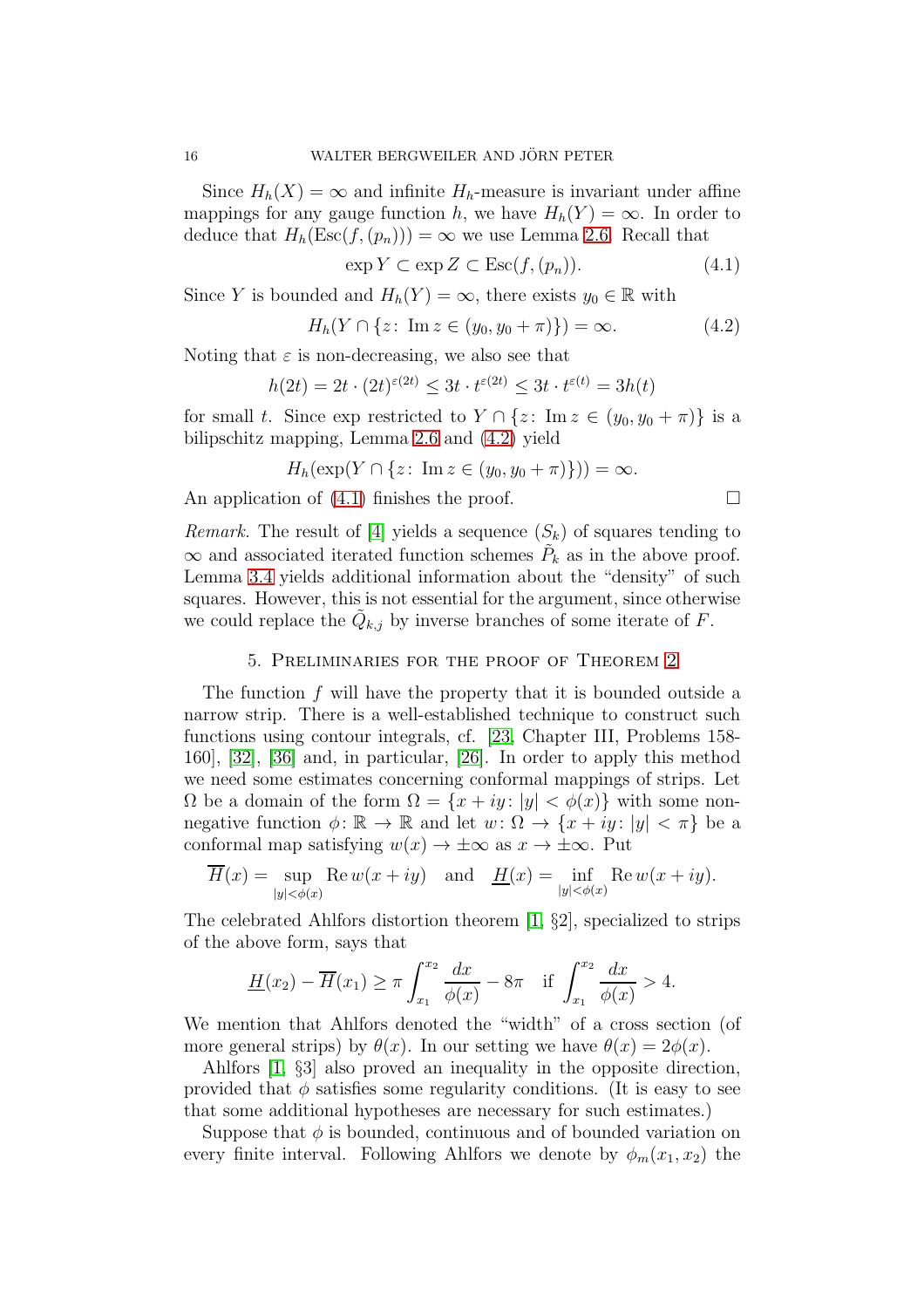minimum of  $\phi$  and by  $V(x_1, x_2)$  the total variation of  $\phi^2$  in the interval [x<sub>1</sub>, x<sub>2</sub>]. Noting that w extends continuously to  $\partial G$ , with  $\partial G$  being mapped bijectively onto  $\{x+iy: |y| = \pi\}$ , we put

$$
\overline{x} = \text{Re } w^{-1}(\overline{H}(x) + i\pi)
$$
 and  $\underline{x} = \text{Re } w^{-1}(\underline{H}(x) + i\pi)$ .

With  $L = \sup_{x \in \mathbb{R}} \phi(x)$  Ahlfors's result [\[1,](#page-22-14) p. 15] then takes the form

$$
\overline{H}(x_2) - \underline{H}(x_1) \le \pi \int_{\underline{x}_1}^{\overline{x}_2} \frac{dx}{\phi(x)} + 8\pi L^2 \frac{\phi_m(\underline{x}_1, \overline{x}_2)^2 + V(\underline{x}_1, \overline{x}_2)}{\phi_m(\underline{x}_1, \overline{x}_2)^4}.
$$

Suppose in addition that  $\phi$  is decreasing. Then this simplifies to

<span id="page-16-0"></span>
$$
\overline{H}(x_2) - \underline{H}(x_1) \le \pi \int_{\underline{x}_1}^{\overline{x}_2} \frac{dx}{\phi(x)} + 8\pi L^2 \frac{\phi(\underline{x}_1)^2}{\phi(\overline{x}_2)^4} \n\le \pi \int_{\underline{x}_1}^{\overline{x}_2} \frac{dx}{\phi(x)} + \frac{8\pi L^4}{\phi(\overline{x}_2)^4}.
$$
\n(5.1)

Ahlfors [\[1,](#page-22-14) p. 15] also showed that

$$
\int_{\underline{x}_1}^{x_1} \frac{dx}{\phi(x)} \le 8 \quad \text{and} \quad \int_{x_2}^{\overline{x}_2} \frac{dx}{\phi(x)} \le 8.
$$

This implies that  $8 \geq (\overline{x}_2 - x_2)/\phi(x_2)$  and hence

<span id="page-16-1"></span>
$$
\overline{x}_2 \le x_2 + 8\phi(x_2). \tag{5.2}
$$

We will also assume that  $\phi(x) \leq 1/x$  for large x. Assuming that  $x_1 \geq 0$  we can now deduce from  $(5.1)$  and  $(5.2)$  that

$$
\overline{H}(x_2) - \underline{H}(x_1) \le \pi \frac{\overline{x}_2}{\phi(\overline{x}_2)} + \frac{8\pi L^4}{\phi(\overline{x}_2)^4} \le \frac{9\pi L^4}{\phi(\overline{x}_2)^4} \le \frac{9\pi L^4}{\phi(x_2 + 8\phi(x_2))^4}
$$

for large  $x_2$ . For us only the case where  $x_1$  is fixed and  $x = x_2 \rightarrow \infty$  is of interest. We obtain the following result.

<span id="page-16-2"></span>**Lemma 5.1.** Let  $\phi: \mathbb{R} \to \mathbb{R}$  be a positive, bounded, continuous and decreasing function satisfying  $\phi(x) \leq 1/x$  for large x. Let

$$
w: \{x + iy \colon |y| < \phi(x)\} \to \{x + iy \colon |y| < \pi\}
$$

be a conformal map satisfying  $w(x) \to \pm \infty$  as  $x \to \pm \infty$ . Then there exists a constant C such that

$$
\sup_{|y| < \phi(x)} \operatorname{Re} w(x+iy) \le \frac{C}{\phi(x+8\phi(x))^4}
$$

for all large x.

Let  $\phi$  be as above and put

<span id="page-16-3"></span>
$$
S = \{x + iy \colon x > 0, |y| < \phi(x)\}.\tag{5.3}
$$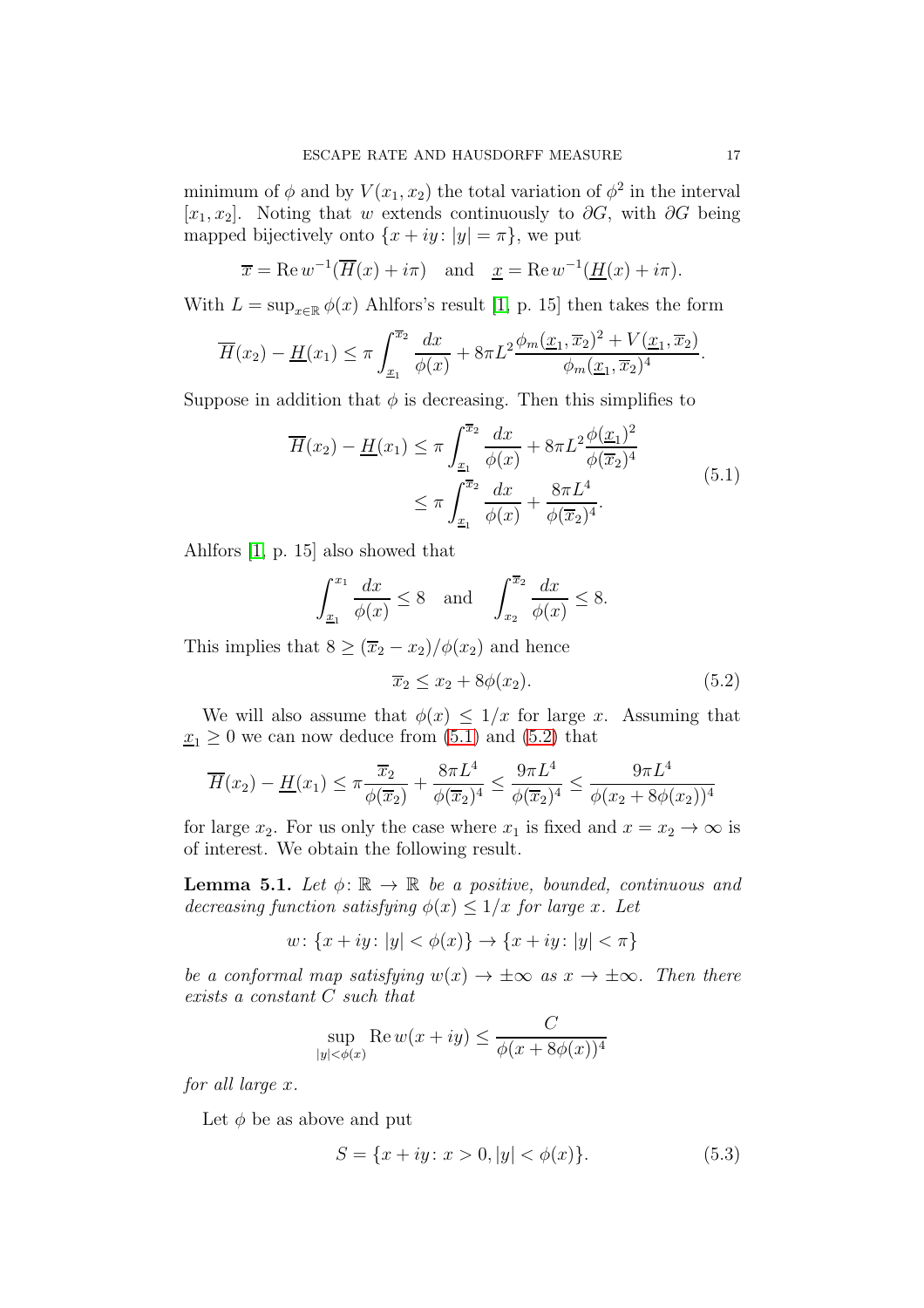The method of contour integrals described in the papers mentioned above consists of defining a function f by

$$
f(z) = \frac{1}{2\pi i} \int_{\partial S} \frac{\exp(e^{w(\zeta)})}{\zeta - z} d\zeta
$$

for  $z \in \mathbb{C}\backslash \overline{S}$  and analytic continuation of f to the whole plane by deforming the path of integration. The results of Rempe [\[26,](#page-23-19) Theorem 1.7] imply the following lemma.

<span id="page-17-0"></span>**Lemma 5.2.** Let  $\phi$  and w be as in Lemma [5.1](#page-16-2) and define S by [\(5.3\)](#page-16-3). Then there exists  $f \in B$  satisfying

$$
f(z) = \begin{cases} \exp(e^{w(z)}) + O(1/z) & \text{for } z \in S, \\ O(1/z) & \text{for } z \notin S. \end{cases}
$$

It follows from Lemma [5.1](#page-16-2) that the function f in Lemma [5.2](#page-17-0) satisfies

<span id="page-17-2"></span>
$$
|f(z)| \le \exp\left(\exp\left(\frac{C}{\phi(|z| + 8\phi(|z|))^4}\right)\right) \tag{5.4}
$$

for some  $C > 0$  if |z| is large. Replacing f by  $\varepsilon f$  with a small constant  $\varepsilon$  we may assume in addition that

> <span id="page-17-4"></span> $\text{sing}(f^{-1}) \subset \{ z \in \mathbb{C} : |z| < \frac{1}{2} \}$  $\frac{1}{2}$  $(5.5)$

<span id="page-17-5"></span>
$$
|f(z)| \le \frac{1}{2} \text{ for } |z| \le 1 \tag{5.6}
$$

and

<span id="page-17-3"></span>
$$
|f(z)| \le 1 \text{ for } z \notin S. \tag{5.7}
$$

It is apparent from the above discussion that the behavior of  $\phi(x)$  as  $x \to -\infty$  is irrelevant for our purposes. In fact, it suffices to define the function  $\phi$  on an interval  $[x_0, \infty)$ , as it can be continued to R by setting  $\phi(x) = \phi(x_0)$  for  $x < x_0$ . We shall use the following result to define the function  $\phi$ .

<span id="page-17-1"></span>**Lemma 5.3.** Let  $\alpha: [x_0, \infty) \to (0, \infty)$  be decreasing and continuous and let  $\beta$ :  $(0,1] \rightarrow (0,\infty)$  be increasing and continuous. Then there exists a decreasing, continuous function  $\phi: [x_0, \infty) \to (0, 1]$  satisfying  $\phi(x + \alpha(x)) \leq \beta(\phi(x))$  for large x.

*Proof.* We may assume that the function  $\sigma$  given by  $\sigma(x) = x + \alpha(x)$  is increasing as this can achieved by replacing  $\alpha$  by a decreasing, continuous function  $\alpha^* \colon [x_0, \infty) \to (0, \infty)$  satisfying  $\alpha^*(x) \leq \alpha(x)$  for all x. Similarly, we may assume that  $\beta(x) < x$  for all x. We now define  $\phi$ in the interval  $[x_0, \sigma(x_0)]$  by  $\phi(x_0) = 1$ ,  $\phi(\sigma(x_0)) = \beta(\phi(x_0)) = \beta(1)$ , and linear interpolation in  $(x_0, \sigma(x_0))$ . For  $k \in \mathbb{N}$  we extend this to the interval  $(\sigma^k(x_0), \sigma^{k+1}(x_0))$  by putting  $\phi(\sigma^k(x)) = \beta^k(\phi(x))$ . Since  $\sigma^k(x_0) \to \infty$  as  $k \to \infty$ , this defines a decreasing, continuous function  $\phi: [x_0, \infty) \to (0, 1]$  satisfying  $\phi(x + \alpha(x)) = \beta(\phi(x)).$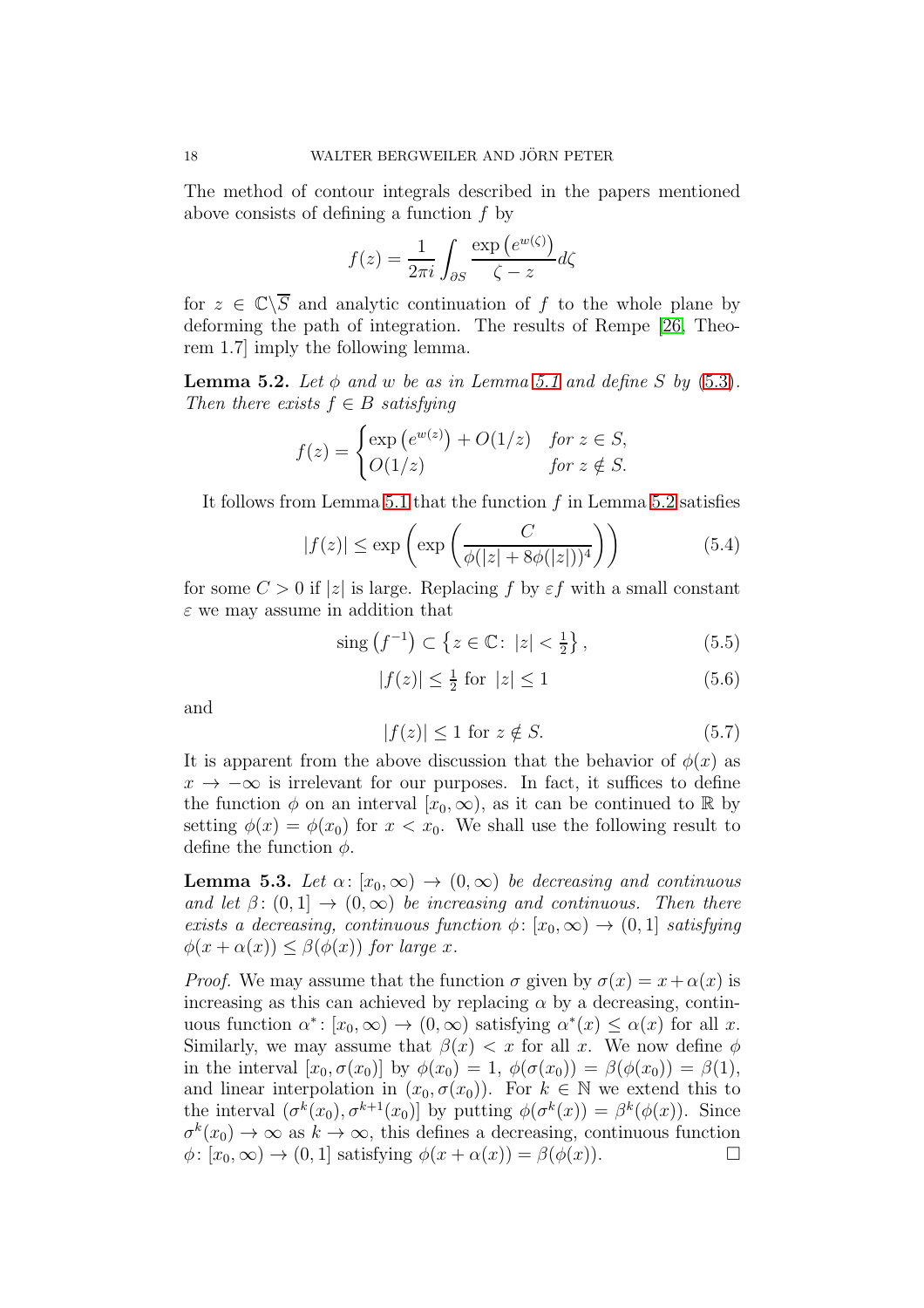We will also use the following result known as the Besicovich covering lemma [\[13,](#page-22-15) Theorem 3.2.1]. Here  $B(x, r)$  is the open ball of radius r around a point  $x \in \mathbb{R}^n$ .

<span id="page-18-1"></span>**Lemma 5.4.** Let  $K \subset \mathbb{R}^n$  be bounded and  $r: K \to (0, \infty)$ . Then there exists an at most countable subset L of K satisfying

$$
K \subset \bigcup_{x \in L} B(x, r(x))
$$

such that no point in  $\mathbb{R}^n$  is contained in more than  $4^{2n}$  of the balls  $B(x, r(x)), x \in L.$ 

The following result is a simple consequence of the Besicovich covering lemma; see [\[6,](#page-22-16) Lemma 5.2] for a similar result concerning Hausdorff dimension.

<span id="page-18-3"></span>**Lemma 5.5.** Let  $K \subset \mathbb{R}^n$  and let h be a gauge function. Suppose that for all  $x \in K$  and  $\varepsilon > 0$  there exists  $\delta(x) \in (0, \varepsilon)$ ,  $N(x) \in \mathbb{N}$  and balls  $B_1, \ldots, B_{N(x)}$  such that

$$
K \cap B(x, \delta(x)) \subset \bigcup_{j=1}^{N(x)} B_j \quad and \quad \sum_{j=1}^{N(x)} h(\text{diam } B_j) \leq \varepsilon \delta(x)^n.
$$

Then  $H_h(K) = 0$ .

*Proof.* We may assume that K is bounded, say  $K \subset B(0,R)$ . Let  $\varepsilon > 0$ . For  $x \in K$ , let  $\delta(x) \in (0, \varepsilon), N(x) \in \mathbb{N}$  and  $B_1(x), \ldots, B_{N(x)}(x)$ be as given in the hypothesis. Let  $L$  be as in Lemma [5.4.](#page-18-1) Then

$$
\{B_j(x) \colon x \in L, 1 \le j \le N(x)\}
$$

is an open cover of K. We may assume that diam  $B_i(x) \leq 2\delta(x) < 2\varepsilon$ for  $x \in L$  and  $1 \leq j \leq N(x)$ . Moreover,

$$
\sum_{x \in L} \sum_{j=1}^{N(x)} h(\text{diam } B_j(x)) \le \varepsilon \sum_{x \in L} \delta(x)^n \le \varepsilon 4^{2n} (R + \varepsilon)^n \omega_n,
$$

where  $\omega_n$  is the volume of the unit ball in  $\mathbb{R}^n$ . Thus

$$
H_h(K) \le \varepsilon \, 4^{2n} (R + \varepsilon)^n \omega_n,
$$

<span id="page-18-0"></span>and the conclusion follows.

## 6. Proof of Theorem [2](#page-2-1)

Let  $(p_n)$  and h be as in the hypothesis. First we note that if  $p_n \ge q_n$ for large n, then  $\text{Unb}(f,(p_n)) \subset \text{Unb}(f,(q_n))$  and thus

$$
H_h(\text{Unb}(f,(p_n))) \leq H_h(\text{Unb}(f,(q_n))).
$$

Hence it is no loss of generality to assume that

<span id="page-18-2"></span>
$$
p_n \le n
$$
 and  $p_n - p_{n-1} \ge \frac{6}{n^2}$  (6.1)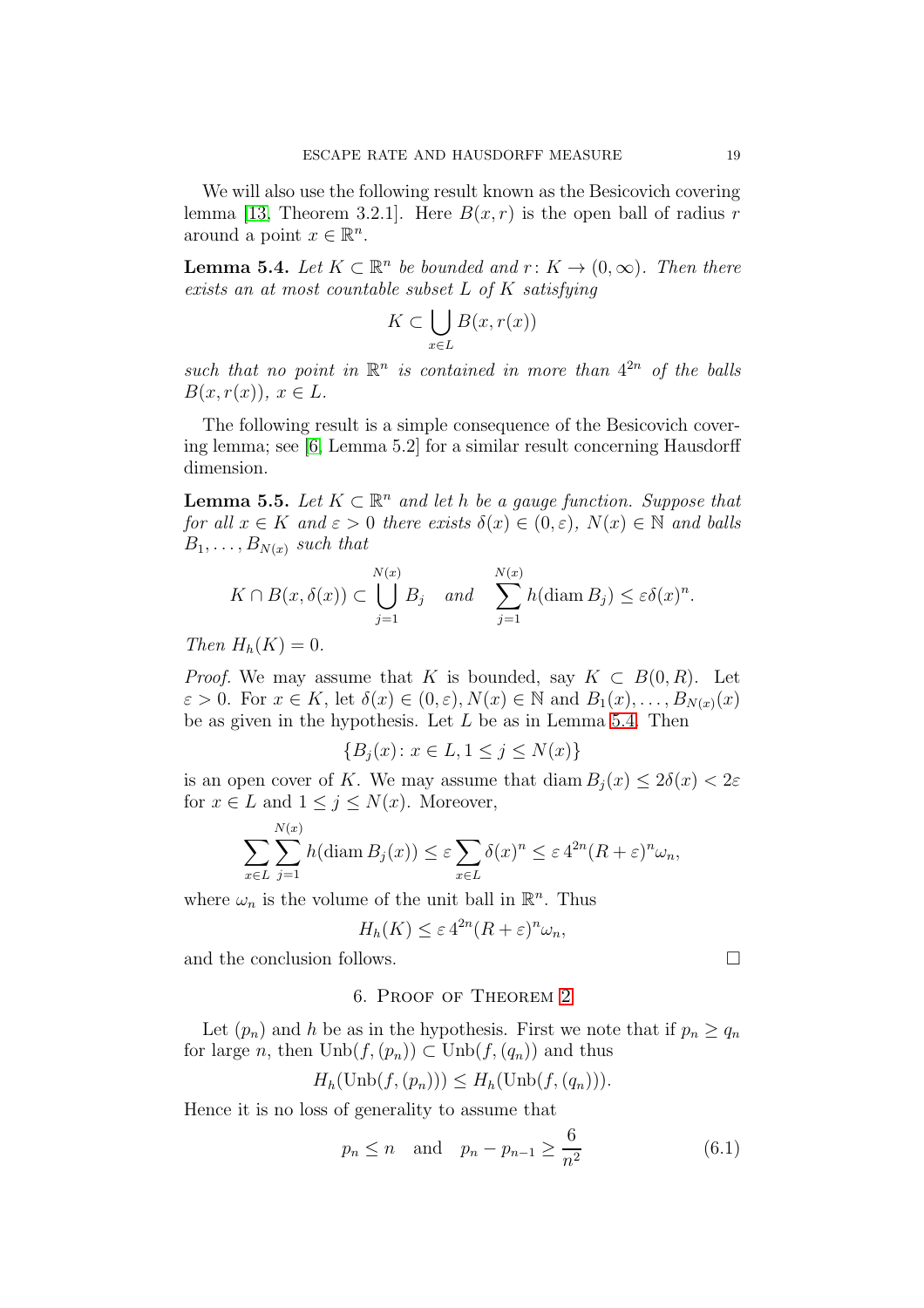for large n, since otherwise we could pass to the sequence  $(q_n)$  defined by

$$
q_n = \min\left\{n, \inf_{k \ge n} p_k\right\} + 6\sum_{k=1}^n \frac{1}{k^2} - \pi^2,
$$

which has the above properties and satisfies  $q_n \leq p_n$ .

We write our gauge function h in the form  $h(t) = tg(t)$ . Then [\(1.2\)](#page-2-0) says that  $g(t) \rightarrow 0$  as  $t \rightarrow 0$ . By [\(2.1\)](#page-3-1) we may assume that g is increasing and satisfies  $g(t) \geq t$  for all t, since otherwise we could replace  $g(t)$  by  $t + \sup_{s \leq t} g(s)$ .

We consider the function  $\tau$  :  $(0, 1] \rightarrow (0, \infty)$ ,

$$
\tau(t) = \left(\frac{t}{4} \exp\left(-\exp\left(\frac{1}{t^5}\right)\right)\right)^{1/t}.
$$

We apply Lemma [5.3](#page-17-1) to the function  $\beta = g^{-1} \circ \tau$  and to a decreasing function  $\alpha: [p_1, \infty) \to (0, 1/4]$  satisfying  $\alpha(x) \leq 1/n^2$  for  $x \geq p_{n-1}$ and  $n \geq 2$ . For example, we may define  $\alpha$  by putting  $\alpha(p_{n-1}) = 1/n^2$ and interpolating linearly in the intervals  $[p_{n-1}, p_n]$  for  $n \geq 2$ . We now choose  $\phi: [p_1, \infty) \to (0, 1]$  according to Lemma [5.3](#page-17-1) and obtain

<span id="page-19-0"></span>
$$
g\left(\phi\left(x+\frac{1}{n^2}\right)\right) \le \tau(\phi(x)) \quad \text{for } x \ge p_{n-1}.\tag{6.2}
$$

Since  $g(t) \geq t$  this implies, together with [\(6.1\)](#page-18-2), that

$$
\phi(p_n) \le g(\phi(p_n)) \le \tau(\phi(p_{n-1})) \le \frac{1}{4}\phi(p_{n-1})
$$

and thus

<span id="page-19-1"></span>
$$
\phi(p_n) \le \frac{1}{4^n} \tag{6.3}
$$

by induction. Combined with [\(6.1\)](#page-18-2) this yields  $\phi(n) \leq 4^{-n} \leq (n+1)^{-2}$ so that

$$
\phi(x) \le \frac{1}{x^2} \le \frac{1}{x} \tag{6.4}
$$

for  $x > p_1$ . Thus  $\phi$  satisfies the hypotheses of Lemma [5.1](#page-16-2) and we may choose  $f \in B$  according to Lemma [5.2.](#page-17-0) As mentioned after Lemma [5.2,](#page-17-0) we may assume that  $(5.4)$ – $(5.7)$  hold.

Fix  $\xi \in \text{Unb}(f,(p_n))$  and  $\varepsilon > 0$ . In order to apply Lemma [5.5,](#page-18-3) we have to show that there exist  $\delta(\xi) \in (0,\varepsilon)$  and a positive integer  $N(\xi)$  such that  $D(\xi, \delta(\xi)) \cap \text{Unb}(f,(p_n))$  can be covered by  $N(\xi)$  disks  $D_1, \ldots, D_{N(\xi)}$  such that

<span id="page-19-2"></span>
$$
\sum_{j=1}^{N(\xi)} h(\text{diam } D_j) \le \varepsilon \,\delta(\xi)^2. \tag{6.5}
$$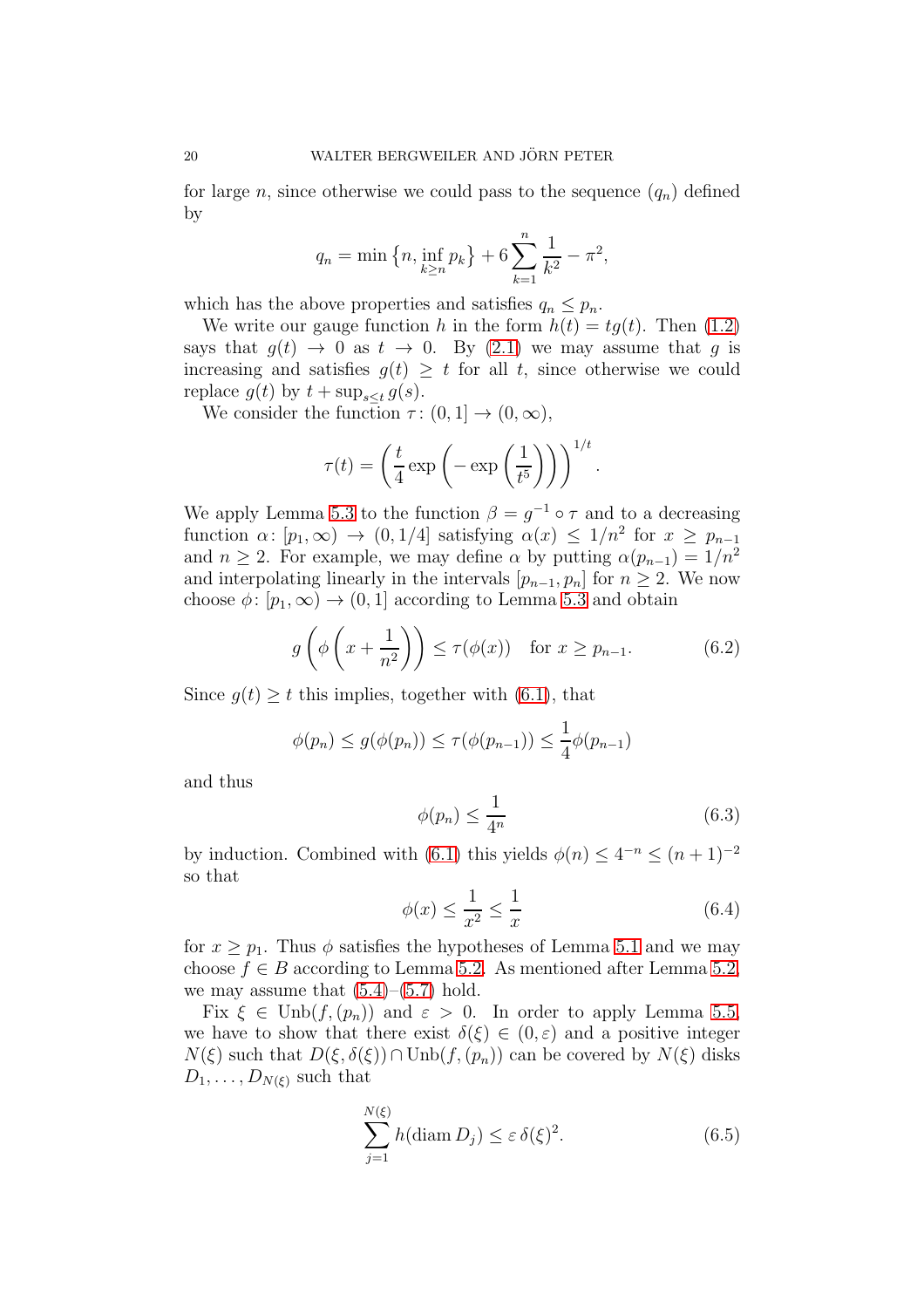In order to show that such  $\delta(\xi)$  and  $N(\xi)$  exist we note first that there exist arbitrarily large n with

<span id="page-20-0"></span>
$$
|f^{n}(\xi)| \ge p_n
$$
 and  $|f^{n}(\xi)| \ge \frac{6}{n^2} + \max_{0 \le k \le n-1} |f^{k}(\xi)|.$  (6.6)

Indeed, since  $(|f^m(\xi)|)_{m\in\mathbb{N}}$  is unbounded, there exist arbitrarily large  $\boldsymbol{m}$  such that

$$
|f^m(\xi)| \ge \frac{6}{m^2} + \max_{0 \le k \le m-1} |f^k(\xi)|.
$$

For  $m$  with this property we take

$$
n = \min\{k \in \mathbb{N} \colon k \ge m \text{ and } |f^k(\xi)| \ge p_k\}.
$$

Then *n* satisfies [\(6.6\)](#page-20-0). For such *n* we put

<span id="page-20-2"></span>
$$
t_n = |f^n(\xi)| - \frac{1}{n^2}
$$
,  $s_n = |f^n(\xi)| - \frac{3}{n^2}$  and  $r_n = |f^n(\xi)| - \frac{5}{n^2}$ . (6.7)

Then

$$
t_n > s_n > r_n \ge p_n - \frac{5}{n^2} > p_{n-1}
$$

and thus

$$
g(\phi(t_n)) \le \tau(\phi(s_n)) \tag{6.8}
$$

by  $(6.2)$ . Moreover,  $(6.3)$  yields

<span id="page-20-3"></span>
$$
\phi(t_n) \le \phi(s_n) \le \phi(r_n) \le \frac{1}{4^{n-1}} \le \frac{1}{n^2} \le \frac{1}{n},\tag{6.9}
$$

Put

$$
l_n = t_n - s_n = \frac{2}{n^2}
$$

and let  $Q_n = S(f^n(\xi), 1/n^2)$  be the square of side length  $l_n$  centered at  $f^{n}(\xi)$ . We can cover  $Q_n \cap S$  by  $N_n$  squares of side length  $\phi(t_n)$ , where S is given by  $(5.3)$  and

<span id="page-20-1"></span>
$$
N_n \le \frac{2l_n}{\phi(t_n)}.\tag{6.10}
$$

Put

$$
\rho_n = \frac{1}{|(f^n)'(\xi)|}.
$$

We deduce from  $(5.5)$  and  $(5.6)$  that, for large n, the branch of the inverse function of  $f^n$  which maps  $f^n(\xi)$  to  $\xi$  extends univalently to a square centered at  $f^{n}(\xi)$  which has twice the side length of  $Q_n$ . Koebe's distortion theorem now shows that, for certain absolute constants  $c_1$ and  $c_2$ , which in fact could be determined explicitly, we can cover  $D(\xi, c_1 \rho_n l_n) \cap f^{-n}(S)$  by  $N_n$  disks  $D_1, \ldots, D_{N_n}$  of diameter at most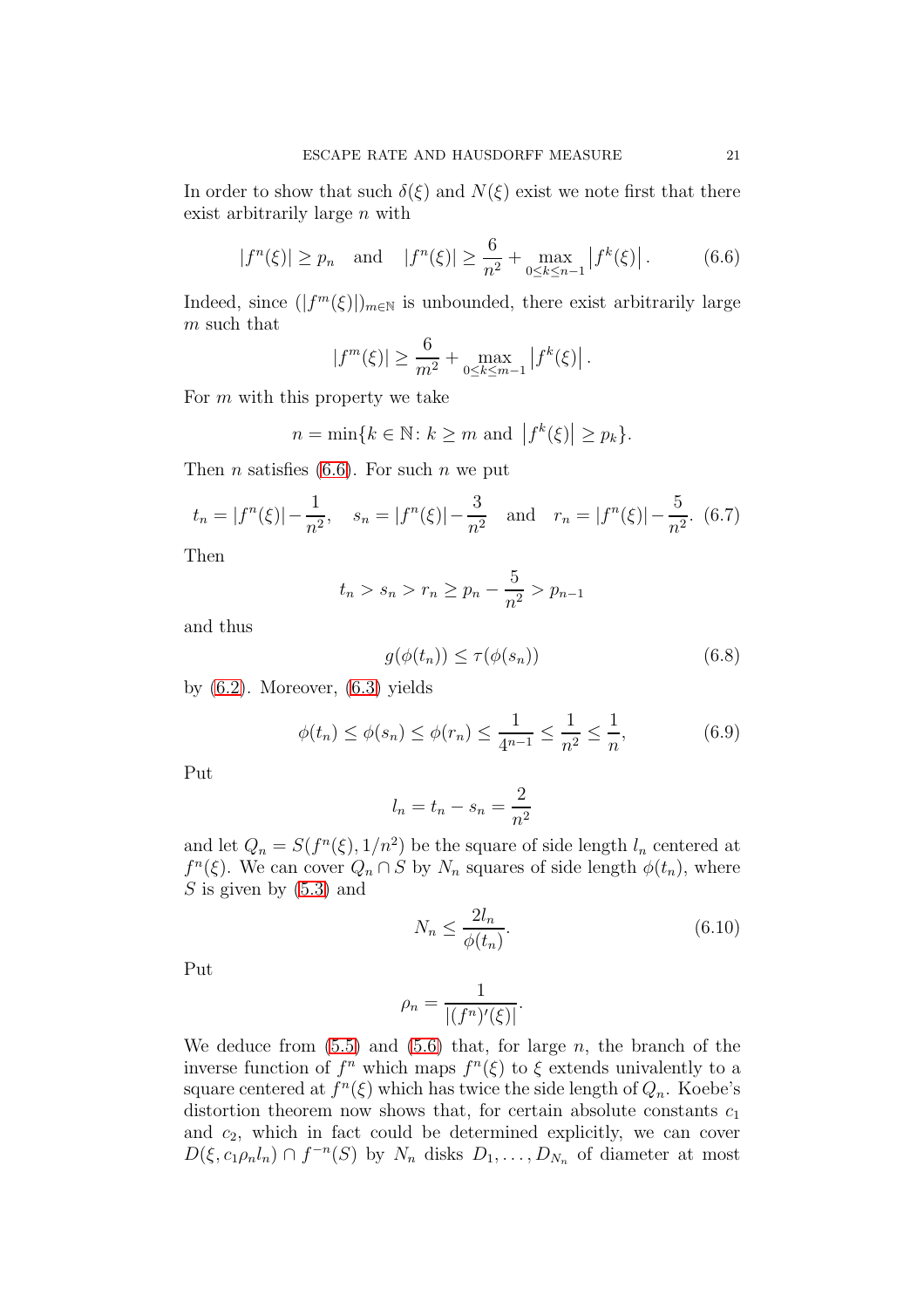$c_2\rho_n\phi(t_n)$ . Using [\(5.6\)](#page-17-5) and [\(5.7\)](#page-17-3) we see that  $D(\xi, c_1\rho_n l_n) \cap \text{Unb}(f,(p_k))$ is covered by these disks. We have

<span id="page-21-0"></span>
$$
\sum_{j=1}^{N_n} h(\text{diam } D_j) \le N_n h(c_2 \rho_n \phi(t_n)) = N_n c_2 \rho_n \phi(t_n) g(c_2 \rho_n \phi(t_n))
$$
\n
$$
\le 2c_2 \rho_n l_n g(c_2 \rho_n \phi(t_n))
$$
\n(6.11)

by [\(6.10\)](#page-20-1).

Put  $\delta_n = c_1 \rho_n l_n$ . It is easy to see that  $\rho_n \to 0$  and thus  $\delta_n \to 0$ . We will show that [\(6.5\)](#page-19-2) holds for  $\delta(\xi) = \delta_n$  and  $N(\xi) = N_n$  if n is sufficiently large. In order to do so we note that, by  $(6.11)$ , it suffices to show that

$$
2c_2 \rho_n l_n g(c_2 \rho(n)\phi(t_n)) \leq \varepsilon \delta_n^2,
$$

which, by the definition of  $\delta_n$  and  $l_n$ , is equivalent to

$$
g(c_2 \rho_n \phi(t_n)) \le \frac{\varepsilon \delta_n^2}{2c_2 l_n \rho_n} = \frac{c_1^2 \varepsilon}{c_2 n^2} \rho_n.
$$

Since  $\rho_n \to 0$  we have  $c_2 \rho_n \leq 1$  for large n and thus it suffices to show that

<span id="page-21-1"></span>
$$
g(\phi(t_n)) \le \frac{c_1^2 \varepsilon}{c_2 n^2} \rho_n \tag{6.12}
$$

for large *n*. To estimate  $\rho_n$  we note that

$$
\rho_n = \frac{1}{\prod_{k=0}^{n-1} |f'(f^k(\xi))|}
$$

by the chain rule. Cauchy's integral formula implies that

$$
\max_{|z| \le r} |f'(z)| \le \frac{1}{R - r} \max_{|z| \le R} |f(z)|
$$

for  $0 < r < R$ . Since

$$
|f^k(\xi)| \le |f^n(\xi)| - \frac{6}{n^2} \le r_n - \frac{1}{n^2}
$$
 for  $0 \le k \le n - 1$ 

by  $(6.6)$  and  $(6.7)$ , we deduce from  $(5.4)$  that

$$
\left|f'(f^k(\xi))\right| \leq n^2 \max_{|z|=r_n} |f(z)| \leq n^2 \exp\left(\exp\left(\frac{C}{\phi(r_n + 8\phi(r_n))^4}\right)\right).
$$

Now [\(6.9\)](#page-20-3) says that  $n^2 \leq 1/\phi(s_n)$  and (6.9) also yields that

$$
8\phi(r_n) \le \frac{8}{4^{n-1}} \le \frac{2}{n^2} = s_n - r_n
$$

and hence  $r_n + 8\phi(r_n) \leq s_n$  for large *n*. We conclude that

$$
\left|f'(f^k(\xi))\right| \le \frac{1}{\phi(s_n)} \exp\left(\exp\left(\frac{C}{\phi(s_n)^4}\right)\right) \le \frac{1}{\phi(s_n)} \exp\left(\exp\left(\frac{1}{\phi(s_n)^5}\right)\right),
$$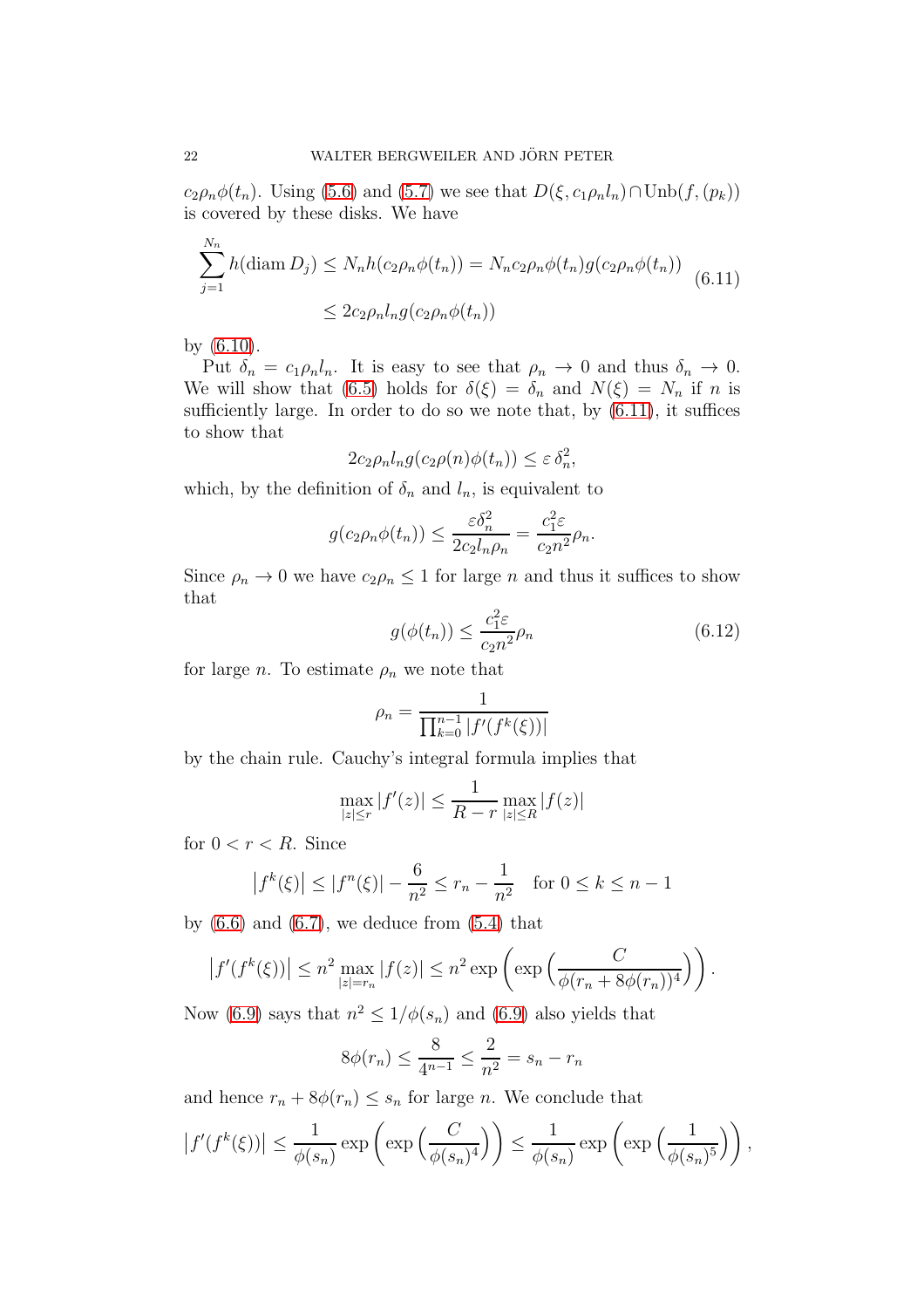provided  $n$  is sufficiently large. We obtain

$$
\rho_n \ge \left(\phi(s_n) \exp\left(-\exp\left(\frac{1}{\phi(s_n)^5}\right)\right)\right)^n
$$
  
=  $4^n \left(\frac{\phi(s_n)}{4} \exp\left(-\exp\left(\frac{1}{\phi(s_n)^5}\right)\right)\right)^n$ .

Using [\(6.9\)](#page-20-3) we obtain  $\rho_n \geq 4^n \tau(\phi(s_n)) \geq 4^n g(\phi(t_n))$  which implies [\(6.12\)](#page-21-1) for large n.

Acknowledgment. We thank Lasse Rempe and the referee for a great number of very helpful comments and suggestions.

#### **REFERENCES**

- <span id="page-22-14"></span>[1] L. Ahlfors, 'Untersuchungen zur Theorie der konformen Abbildung und der ganzen Funktionen', Acta Soc. Sci. Fenn., Nova Ser. A, 1, no. 9 (1930).
- <span id="page-22-7"></span>[2] I. N. Baker, 'The domains of normality of an entire function', Ann. Acad. Sci. Fenn. Ser A I Math. 1 (1975), 277–283.
- <span id="page-22-2"></span>[3] K. Barański, 'Hausdorff dimension of hairs and ends for entire maps of finite order', Math. Proc. Cambridge Philos. Soc. 145 (2008), 719–737.
- <span id="page-22-3"></span>[4] K. Barański, B. Karpińska and A. Zdunik, 'Hyperbolic dimension of Julia sets of meromorphic maps with logarithmic tracts', Int. Math. Res. Not. IMRN (2009), 615–624.
- <span id="page-22-1"></span>[5] W. Bergweiler, 'Iteration of meromorphic functions', Bull. Amer. Math. Soc. (N. S.) 29 (1993), 151–188.
- <span id="page-22-16"></span>[6] W. Bergweiler, 'Karpińska's paradox in dimension 3', Duke Math. J. 154 (2010), 599–630.
- <span id="page-22-10"></span>[7] W. Bergweiler and A. Hinkkanen, 'On semiconjugation of entire functions', Math. Proc. Cambridge Philos. Soc. 126 (1999), 565–574.
- <span id="page-22-5"></span>[8] W. Bergweiler and B. Karpińska, 'On the Hausdorff dimension of the Julia set of a regularly growing entire function', Math. Proc. Cambridge Philos. Soc. 148 (2010), 531–551.
- <span id="page-22-4"></span>[9] W. Bergweiler, B. Karpińska and G. M. Stallard, 'The growth rate of an entire function and the Hausdorff dimension of its Julia set', J. London Math. Soc. 80 (2009), 680–698.
- <span id="page-22-9"></span>[10] W. Bergweiler, P. J. Rippon and G. M. Stallard, 'Dynamics of meromorphic functions with direct or logarithmic singularities', Proc. London Math. Soc. 97 (2008), 368–400.
- <span id="page-22-11"></span><span id="page-22-8"></span>[11] C. J. Bishop, 'A transcendental Julia set of dimension 1', preprint.
- [12] R. L. Devaney and M. Krych, 'Dynamics of exp(z)', Ergodic Theory Dynam. Systems 4 (1984), 35–52.
- <span id="page-22-15"></span>[13] M. de Guzmán, 'Real Variable Methods in Fourier Analysis', North-Holland Math. Studies 46, Amsterdam, New York, 1981.
- <span id="page-22-0"></span>[14] A. E. Eremenko, 'On the iteration of entire functions', in 'Dynamical Systems and Ergodic Theory', Banach Center Publ. 23, Warsaw 1989, pp. 339–345.
- <span id="page-22-6"></span>[15] A. E. Eremenko and M. Yu. Lyubich, 'Dynamical properties of some classes of entire functions', Ann. Inst. Fourier 42 (1992), 989–1020.
- <span id="page-22-13"></span>[16] K. Falconer, 'Fractal Geometry - Mathematical Foundations and Applications', John Wiley & Sons Ltd, Chichester, 1997.
- <span id="page-22-12"></span>[17] B. Karpińska and M. Urbański, 'How points escape to infinity under exponential maps', J. London Math. Soc. (2) 73 (2006), 141–156.